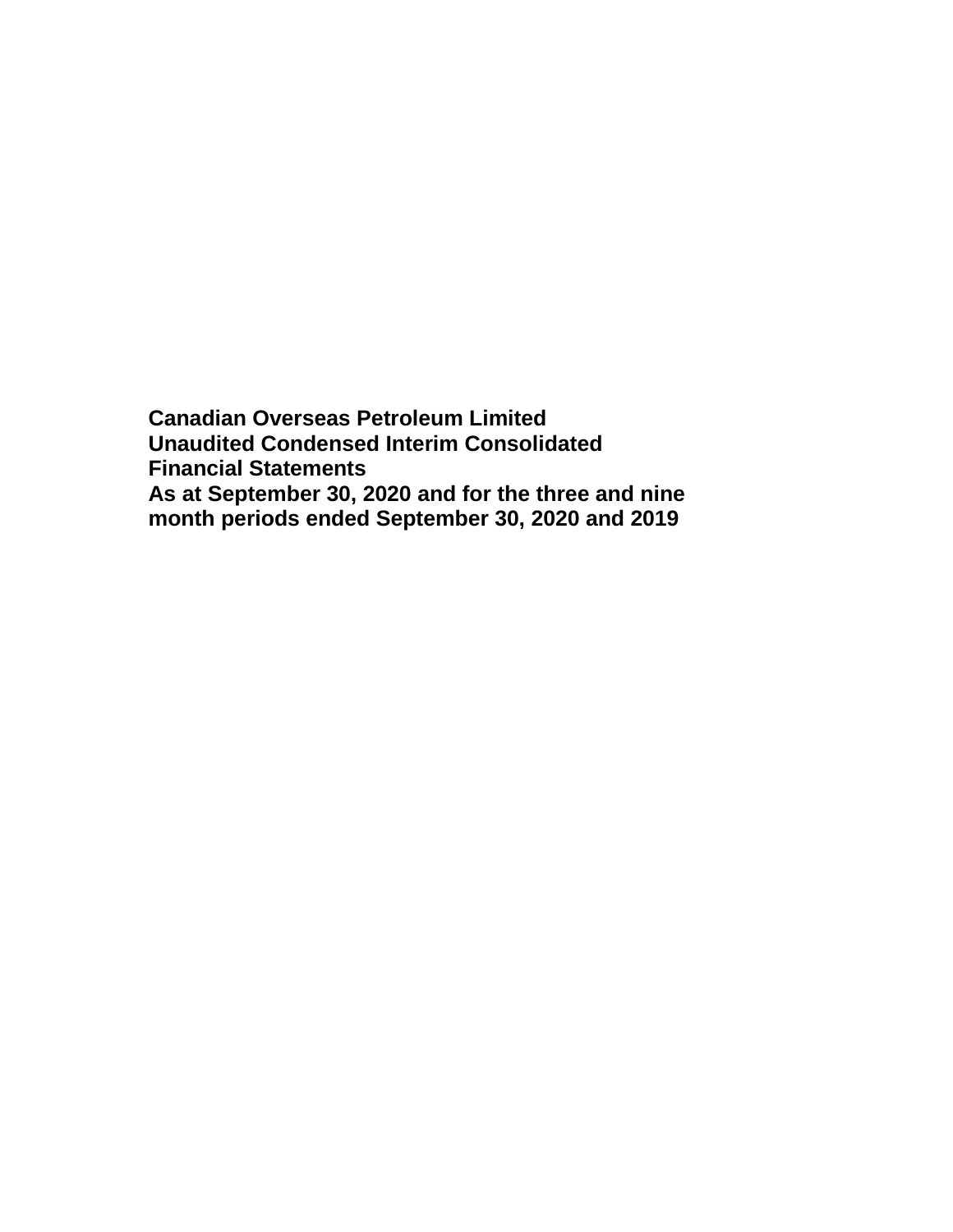#### **Management's Responsibility for Consolidated Financial Statements**

The information provided in these unaudited condensed interim consolidated financial statements is the responsibility of management. In the preparation of the statements, estimates are sometimes necessary to make a determination of future values for certain assets or liabilities. Management believes such estimates have been based on careful judgments and have been properly reflected in the accompanying consolidated financial statements.

Management maintains a system of internal controls to provide reasonable assurance that the Company's assets are safeguarded and to facilitate the preparation of relevant and timely information.

The audit committee has reviewed the unaudited condensed interim consolidated financial statements with management and has reported to the Board of Directors. The Board of Directors has approved the unaudited consolidated interim financial statements as presented.

*Signed "Arthur S. Millholland" Signed "Ryan Gaffney"* Arthur S. Millholland Ryan Gaffney President and Chief Executive Officer Chief Financial Officer November 16, 2020 November 16, 2020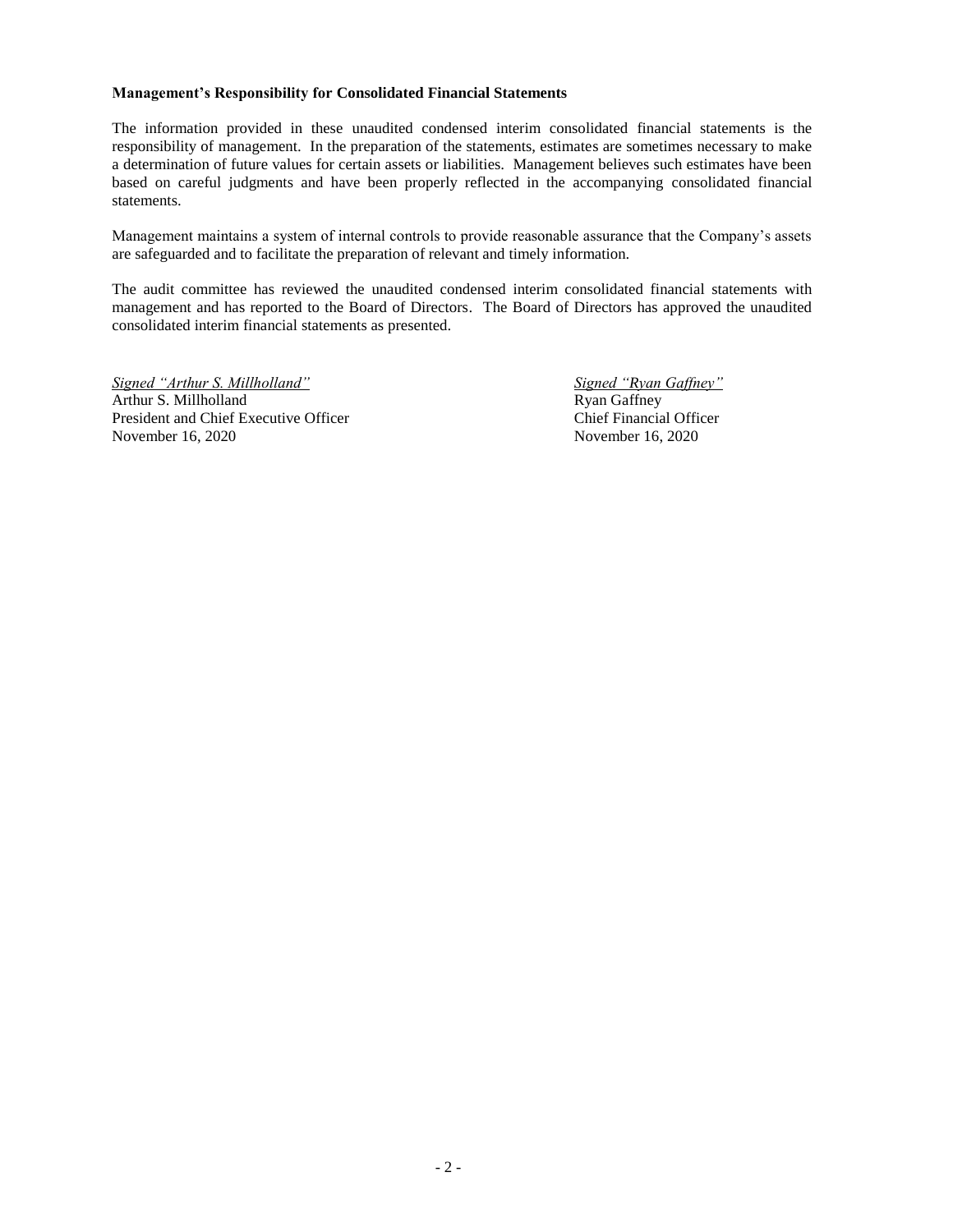# **Canadian Overseas Petroleum Limited Condensed Consolidated Statements of Financial Position (unaudited) (in thousands of United States dollars)**

| As at                                             | September 30, | December 31, |  |  |
|---------------------------------------------------|---------------|--------------|--|--|
|                                                   | 2020          | 2019         |  |  |
| <b>Assets</b>                                     |               |              |  |  |
| Current                                           |               |              |  |  |
| Cash and cash equivalents (note 5)                | \$<br>2,206   | \$<br>75     |  |  |
| Accounts receivable                               | 28            | 20           |  |  |
| Prepaid expenses                                  | 83            | 41           |  |  |
| Deferred share issue costs                        | 46            |              |  |  |
| Deposits                                          |               | 44           |  |  |
|                                                   | 2,363         | 180          |  |  |
| Non-Current                                       |               |              |  |  |
| Right-of-use assets (note $6$ )                   | 244           | 291          |  |  |
| Office equipment                                  | 35            | 38           |  |  |
| Long-term deposits                                | 44            |              |  |  |
| Long-term receivable (note 4)                     | 382           | 239          |  |  |
|                                                   | \$<br>3,068   | \$748        |  |  |
| <b>Liabilities</b>                                |               |              |  |  |
| Current                                           |               |              |  |  |
| Accounts payable and accrued liabilities (note 8) | \$<br>566     | \$<br>1,424  |  |  |
| Short-term loan - CEO (note 9)                    | 152           |              |  |  |
| Embedded derivative liability (note 9)            | 33            |              |  |  |
| Short-term $\text{loan} - \text{YARF}$ (note 10)  | 645           |              |  |  |
| Derivative Liability - YARF (note 10)             | 159           |              |  |  |
| Current portion of lease liabilities (note 7)     | 54            | 45           |  |  |
|                                                   | 1,609         | 1,469        |  |  |
| Non-Current                                       |               |              |  |  |
| Lease liabilities (note 7)                        | 222           | 270          |  |  |
|                                                   | 1,831         | 1,739        |  |  |
| <b>Shareholders' Equity / (Deficit)</b>           |               |              |  |  |
| Share capital (note $11(a)$ )                     | 142,642       | 138,087      |  |  |
| Warrants (note $11(b)$ )                          | 145           | 107          |  |  |
| Contributed capital reserve (note $11(c)$ )       | 51,260        | 50,394       |  |  |
| Deficit                                           | (190, 718)    | (187, 430)   |  |  |
| Accumulated other comprehensive loss              | (2,092)       | (2,149)      |  |  |
|                                                   | 1,237         | (991)        |  |  |
|                                                   | \$<br>3,068   | \$748        |  |  |

## **Nature of operations** *(note 1)*

**Going concern** *(note 2)*

See accompanying notes to the unaudited condensed interim consolidated financial statements.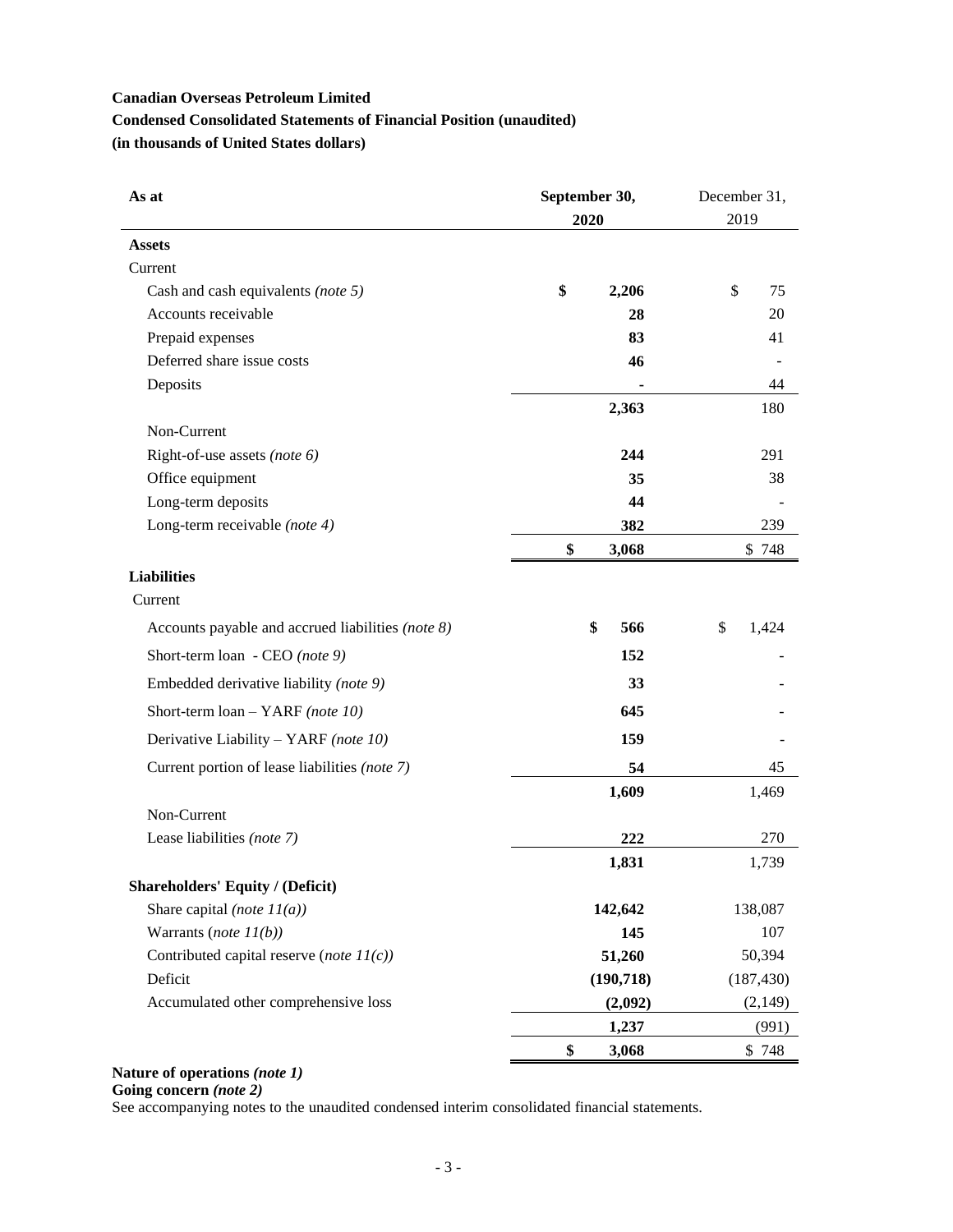## **Condensed Consolidated Statements of Comprehensive Loss (unaudited)**

**(in thousands of United States dollars, except per share amounts)**

|                                                                                             | <b>Three months</b><br>ended<br>September 30,<br><b>2020</b> |               | <b>Nine months</b><br>ended<br>ended<br>September 30,<br>September 30,<br>2019<br>2020 |               | Three months  |               | Nine months<br>ended<br>September<br>30, 2019 |
|---------------------------------------------------------------------------------------------|--------------------------------------------------------------|---------------|----------------------------------------------------------------------------------------|---------------|---------------|---------------|-----------------------------------------------|
| <b>Operations</b>                                                                           |                                                              |               |                                                                                        |               |               |               |                                               |
| Administrative                                                                              | \$                                                           | (843)         | \$                                                                                     | (921)         | \$<br>(2,153) | \$<br>(3,133) |                                               |
| Pre-license costs                                                                           |                                                              | (36)          |                                                                                        |               | (36)          |               |                                               |
| Gain on waived 2019 directors' fees (note 8)                                                |                                                              |               |                                                                                        |               | 431           |               |                                               |
| Gain on office lease relief                                                                 |                                                              | 11            |                                                                                        |               | 11            |               |                                               |
| Stock based compensation (note 11 (a) & (c))                                                |                                                              | (973)         |                                                                                        |               | (973)         |               |                                               |
| Depreciation                                                                                |                                                              | (17)          |                                                                                        | (10)          | (52)          | (20)          |                                               |
|                                                                                             |                                                              | (1,858)       |                                                                                        | (931)         | (2,772)       | (3,153)       |                                               |
| <b>Finance income and costs</b>                                                             |                                                              |               |                                                                                        |               |               |               |                                               |
| Interest income                                                                             |                                                              |               |                                                                                        |               |               | 2             |                                               |
| Interest expense - lease liabilities                                                        |                                                              | (3)           |                                                                                        |               | (8)           |               |                                               |
| Interest expense - CEO loan                                                                 |                                                              | (3)           |                                                                                        |               | (9)           |               |                                               |
| Accretion - CEO loan                                                                        |                                                              | (7)           |                                                                                        |               | (8)           |               |                                               |
| Finance expense – YARF loan (note 10)                                                       |                                                              | (154)         |                                                                                        |               | (331)         |               |                                               |
| Gain on extinguishment of loan (note 9)<br>Gain / (loss) on derivative liabilities (notes 9 |                                                              |               |                                                                                        |               | 13            |               |                                               |
| $\&$ 10)                                                                                    |                                                              | 19            |                                                                                        |               | (28)          |               |                                               |
| Foreign exchange gain / (loss)                                                              |                                                              | 81            |                                                                                        | (78)          | (2)           | (74)          |                                               |
|                                                                                             |                                                              | (67)          |                                                                                        | (78)          | (373)         | (72)          |                                               |
| Loss before investments in joint ventures                                                   |                                                              | (1,925)       |                                                                                        | (1,009)       | (3,145)       | (3,225)       |                                               |
| Loss on investment in joint venture (note $4$ )                                             |                                                              | (143)         |                                                                                        |               | (143)         | (1)           |                                               |
| Net loss                                                                                    |                                                              | (2,068)       |                                                                                        | (1,009)       | (3,288)       | (3,226)       |                                               |
| (Loss) / gain on translation of foreign subsidiaries                                        |                                                              | (104)         |                                                                                        | 73            | 57            | 89            |                                               |
| Comprehensive loss                                                                          | \$                                                           | (2,172)       | \$                                                                                     | (936)         | \$<br>(3,231) | \$<br>(3,137) |                                               |
| Loss per share (basic and diluted)                                                          | \$                                                           | (0.00)        | \$                                                                                     | (0.00)        | \$<br>(0.00)  | \$<br>(0.00)  |                                               |
| Weighted average number of shares outstanding                                               |                                                              | 4,578,570,392 |                                                                                        | 3,125,056,811 | 3,851,355,563 | 2,742,652,829 |                                               |

See accompanying notes to the condensed consolidated financial statements.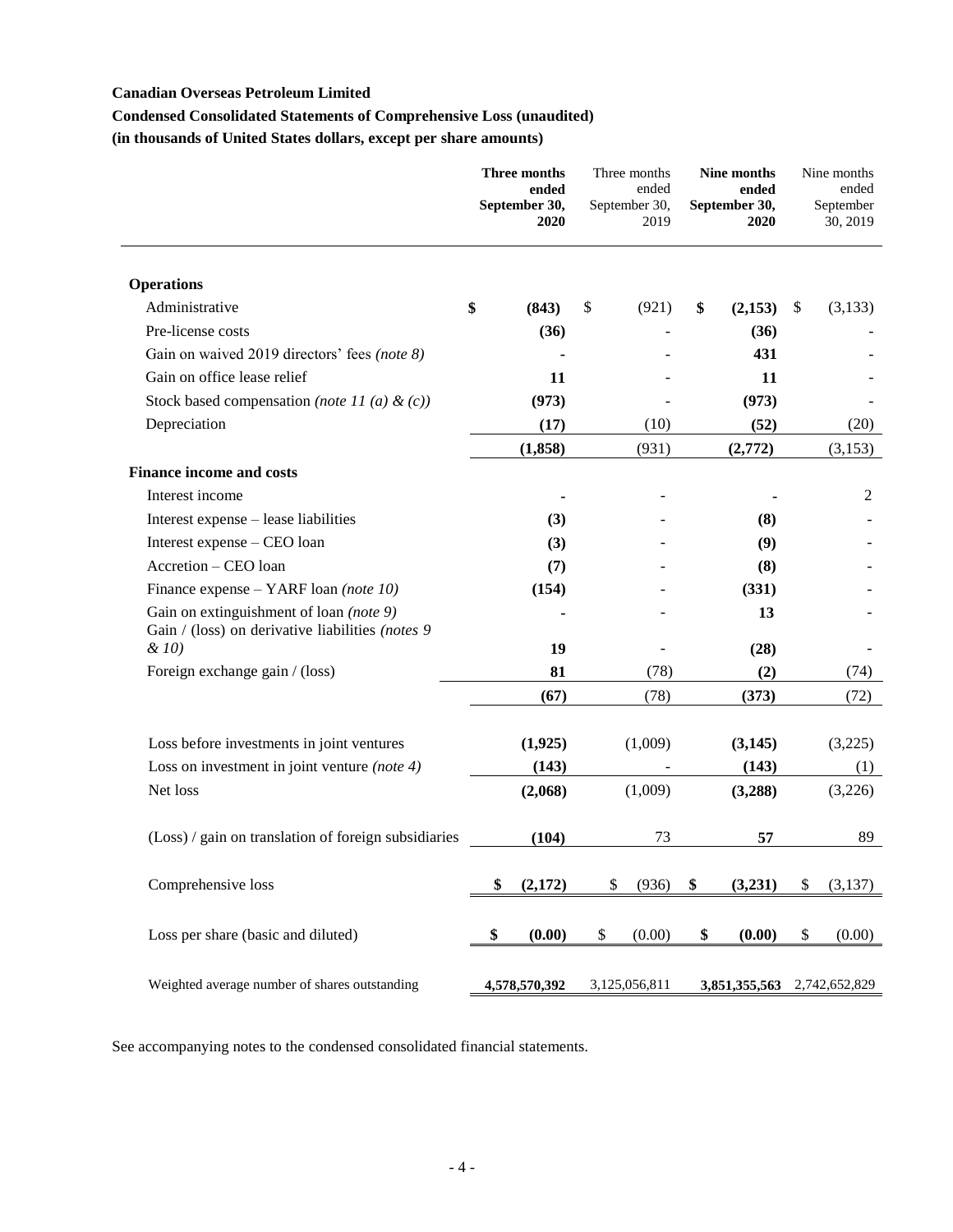## **Condensed Consolidated Statements of Changes in Equity (unaudited)**

**(in thousands of United States dollars)**

|                                                                                      |              |                 | <b>Contributed</b> |                | <b>Accumulated</b><br><b>Other</b> |               |
|--------------------------------------------------------------------------------------|--------------|-----------------|--------------------|----------------|------------------------------------|---------------|
|                                                                                      | <b>Share</b> |                 | Capital            |                | Comprehensive                      | <b>Total</b>  |
|                                                                                      | Capital      | <b>Warrants</b> | <b>Reserve</b>     | <b>Deficit</b> | Loss <sup>(1)</sup>                | <b>Equity</b> |
| <b>Balance at December 31, 2018</b>                                                  | \$136,942    | \$330           | \$50,394           | \$ (183,511)   | \$<br>(2,072)                      | \$<br>2,083   |
| Issued further to Offerings, net<br>of issue cost<br>Fair value of Broker's warrants | 911          |                 |                    |                |                                    | 911           |
| issued further to Offering<br>Fair value of Broker's warrants                        |              | 4               |                    |                |                                    | 4             |
| that expired unexercised                                                             | 179          | (179)           |                    |                |                                    |               |
| Comprehensive loss for the<br>period                                                 |              |                 |                    | (3,226)        | 89                                 | (3,137)       |
| <b>Balance at September 30, 2019</b>                                                 | \$138,032    | \$<br>155       | \$50,394           | \$ (186,737)   | \$<br>(1,983)                      | \$<br>(139)   |
| <b>Balance at December 31, 2019</b>                                                  | \$138,087    | \$<br>107       | \$50,394           | \$ (187, 430)  | \$<br>(2,149)                      | \$<br>(991)   |
| Issued further to Placings, net<br>of issue cost (note $11a$ )                       | 2,218        |                 |                    |                |                                    | 2,218         |
| Issued further to Debt<br>Exchange and payments for<br>fees (note 11a)               | 1,975        |                 |                    |                |                                    | 1,975         |
| Issued further to exercise of<br>Brokers' Warrants (note 11a)                        | 255          |                 |                    |                |                                    | 255           |
| Fair value of Brokers' Warrants<br>exercised (note 11b)                              | 107          | (107)           |                    |                |                                    |               |
| Fair value of Finders' Warrants<br>issued (note 11a)                                 |              | 145             |                    |                |                                    | 145           |
| Stock options granted (note 11c)                                                     |              |                 | 866                |                |                                    | 866           |
| Comprehensive loss for the<br>period                                                 |              |                 |                    | (3,288)        | 57                                 | (3,231)       |
| <b>Balance at September 30, 2020</b>                                                 | \$142,642    | \$<br>145       | \$51,260           | \$(190,718)    | \$<br>(2,092)                      | \$1,237       |

**(1)**As at September 30, 2020 and 2019, the accumulated other comprehensive loss balance consists of unrealized foreign exchange on translation of foreign subsidiaries.

See accompanying notes to the unaudited condensed interim consolidated financial statements.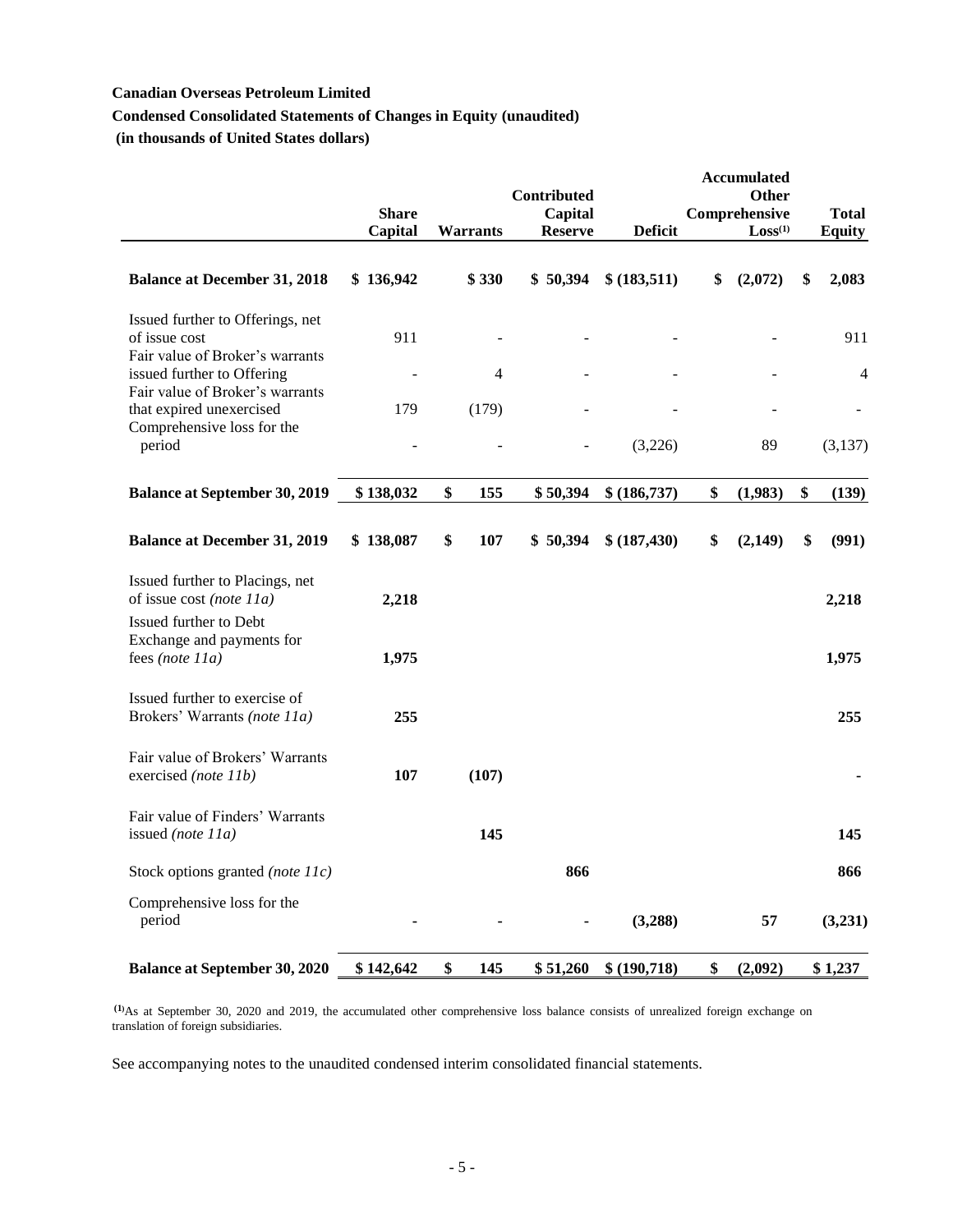## **Condensed Consolidated Statements of Cash Flows (unaudited)**

**(in thousands of United States dollars)**

| For the nine months ended September 30                                                | 2020          | 2019           |
|---------------------------------------------------------------------------------------|---------------|----------------|
| <b>Cash Used In Operating Activities</b>                                              |               |                |
| Net loss                                                                              | \$<br>(3,288) | \$<br>(3,226)  |
| Interest income                                                                       |               | (2)            |
| Add (deduct) non-cash items:                                                          |               |                |
| Gain on waived 2019 directors' fees (note 8)                                          | (431)         |                |
| Depreciation                                                                          | 52            | 20             |
| Interest expense - lease liabilities                                                  | 8             |                |
| Interest expense - CEO loan                                                           | 9             |                |
| Accretion - CEO loan                                                                  | 8             |                |
| Finance expense - YARF loan                                                           | 331           |                |
| Gain on extinguishment of loan                                                        | (13)          |                |
| Loss on derivative liabilities                                                        | 28            |                |
| Stock based compensation (note 10a & 10c)                                             | 973           |                |
| Unrealized foreign exchange loss                                                      | 17            | 85             |
| Loss on investment in joint venture (note $4$ )                                       | 143           | 1              |
|                                                                                       | (2,163)       | (3,122)        |
| Net change in non-cash working capital (note 14)                                      | (821)         | 652            |
|                                                                                       | (2,984)       | (2,470)        |
| <b>Cash Provided by Financing Activities</b>                                          |               |                |
| Issuance of common shares, net of issue costs                                         | 4,486         | 915            |
| Proceeds from CEO loan (note 9)                                                       | 153           |                |
| Proceeds from YARF loan, net of repayment (note 10)                                   | 633           |                |
| Financing expense                                                                     | (170)         |                |
| Payment of lease obligations, net of rent concessions (note 7)                        | (33)          |                |
| Net change in non-cash working capital (note 14)                                      | 151           | 179            |
|                                                                                       | 5,220         | 1,094          |
| <b>Cash Used in Investing Activities</b>                                              |               |                |
| Additions to office equipment, net of disposal                                        | (3)           | (4)            |
| Additions to investment in joint venture (note $4$ )                                  | (143)         | (1)            |
| Interest income                                                                       |               | $\overline{2}$ |
|                                                                                       | (146)         | (3)            |
| Increase /(decrease) in cash and cash equivalents<br>during the period                | 2,090         | (1,379)        |
| Effect of foreign exchange on cash and cash<br>equivalents held in foreign currencies | 41            | 7              |
| Cash and cash equivalents, beginning of period                                        | 75            | 1,856          |
| Cash and cash equivalents, end of period                                              | \$<br>2,206   | \$<br>484      |

See accompanying notes to the unaudited condensed interim consolidated financial statements.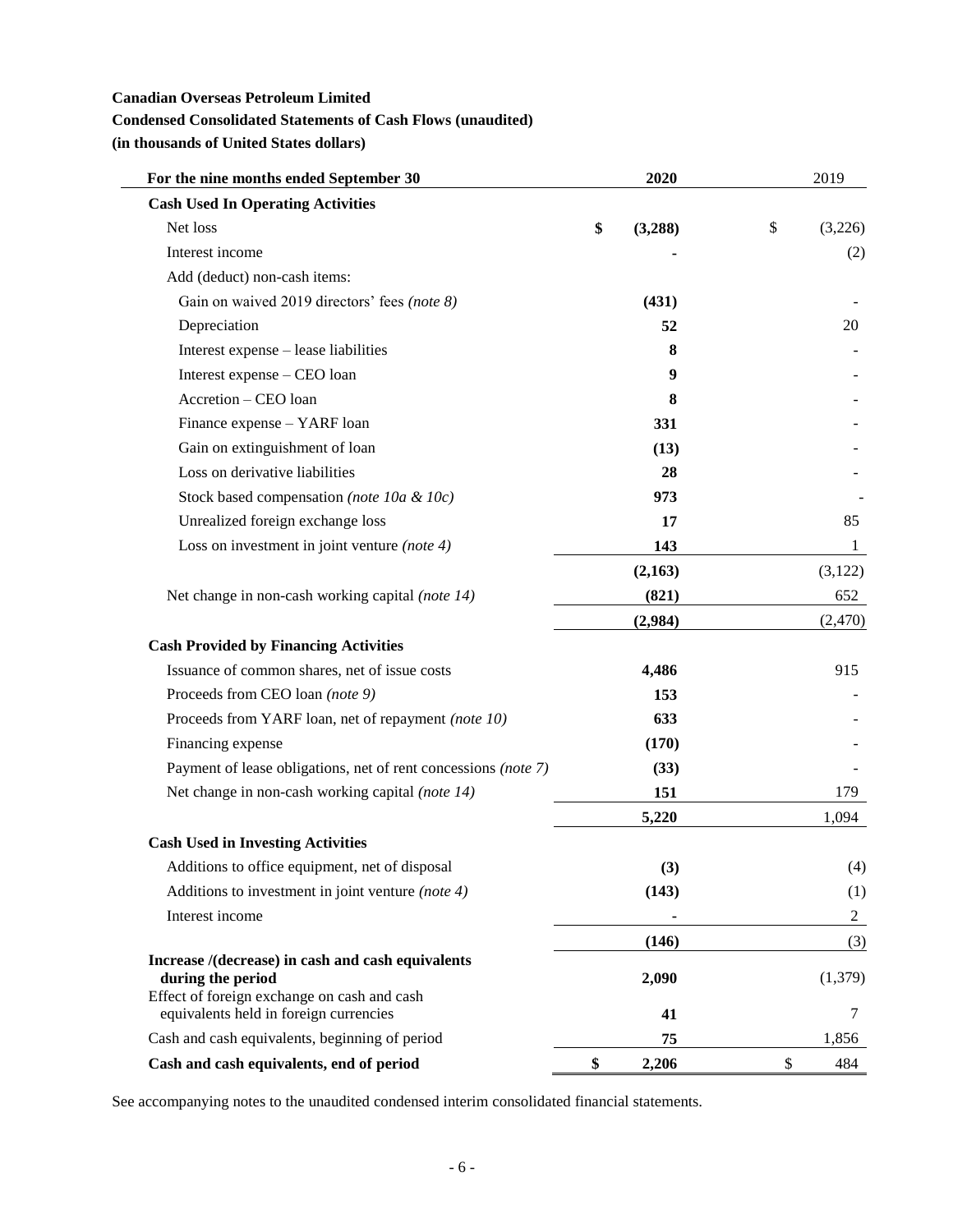### **Notes to the Unaudited Condensed Interim Consolidated Financial Statements As at September 30, 2020 and for the three and nine months ended September 30, 2020 and 2019**

## **1. NATURE OF OPERATIONS**

Canadian Overseas Petroleum Limited ("COPL" or the "Company"), is a widely-held publicly traded company incorporated and domiciled in Canada. The Company's common shares are traded on the London Stock Exchange in the UK under the symbol "COPL" and Canadian Securities Exchange (the "CSE") in Canada under the symbol "XOP"; the Company moved its listing from TSX Venture Exchange to the CSE on October 31, 2018. The Company's registered office is in Calgary, Alberta at 400, 444 – 7th Avenue S.W.

COPL and its subsidiaries are involved in the identification, acquisition, exploration and development of oil and natural gas offshore reserves. As at September 30, 2020, the Company has the following subsidiaries, all of which are wholly-owned directly or indirectly:

- COPL Technical Services Limited, which is involved in providing technical and administrative services to the COPL group of companies;
- Canadian Overseas Petroleum (UK) Limited ("COPL UK"), incorporated in the United Kingdom ("UK") provides technical and projects related services to the COPL group of companies;
- Canadian Overseas Petroleum (Bermuda Holdings) Limited, Canadian Overseas Petroleum (Bermuda) Limited and Canadian Overseas Petroleum (Namibia) Limited, which were incorporated to conduct operations in Africa.
- Canadian Overseas Petroleum (Ontario) Limited ("COPL Ontario") which was incorporated on December 15, 2017 for the purpose of an anticipated operation in Ontario, Canada; however, the acquisition project was not successful.

The Company, along with an unrelated company, Shoreline Energy International Limited, incorporated Shoreline Canoverseas Petroleum Development Corporation Limited ("ShoreCan") in October 2014 in Bermuda to focus on acquisitions of upstream oil and gas exploration, development and producing assets in Africa. Both partners hold a 50% interest in the joint venture.

### **2. BASIS OF PREPARATION AND GOING CONCERN**

#### *Basis of Preparation and Compliance*

The Company's unaudited condensed interim consolidated financial statements ("financial statements") have been prepared in accordance with International Accounting Standard ("IAS") 34, "Interim Financial Reporting" following acceptable accounting policies under International Financial Reporting Standards ("IFRS") and are reported in thousands of United States dollars ("\$"). The Company's financial statements should be read in conjunction with the Company's audited annual consolidated financial statements as at and for the years ended December 31, 2019 and 2018, which outline the Company's significant accounting policies in Note 3 thereto, which have been applied consistently in these financial statements as well as the Company's critical accounting judgments and key sources of estimation uncertainty which are also set out in Note 3 thereto.

The financial statements were authorized for issue by the Company's Board of Directors on November 16, 2020.

#### *Going Concern*

These financial statements are prepared on a going concern basis which assumes that the Company will be able to realize its assets and discharge its liabilities in the normal course of business.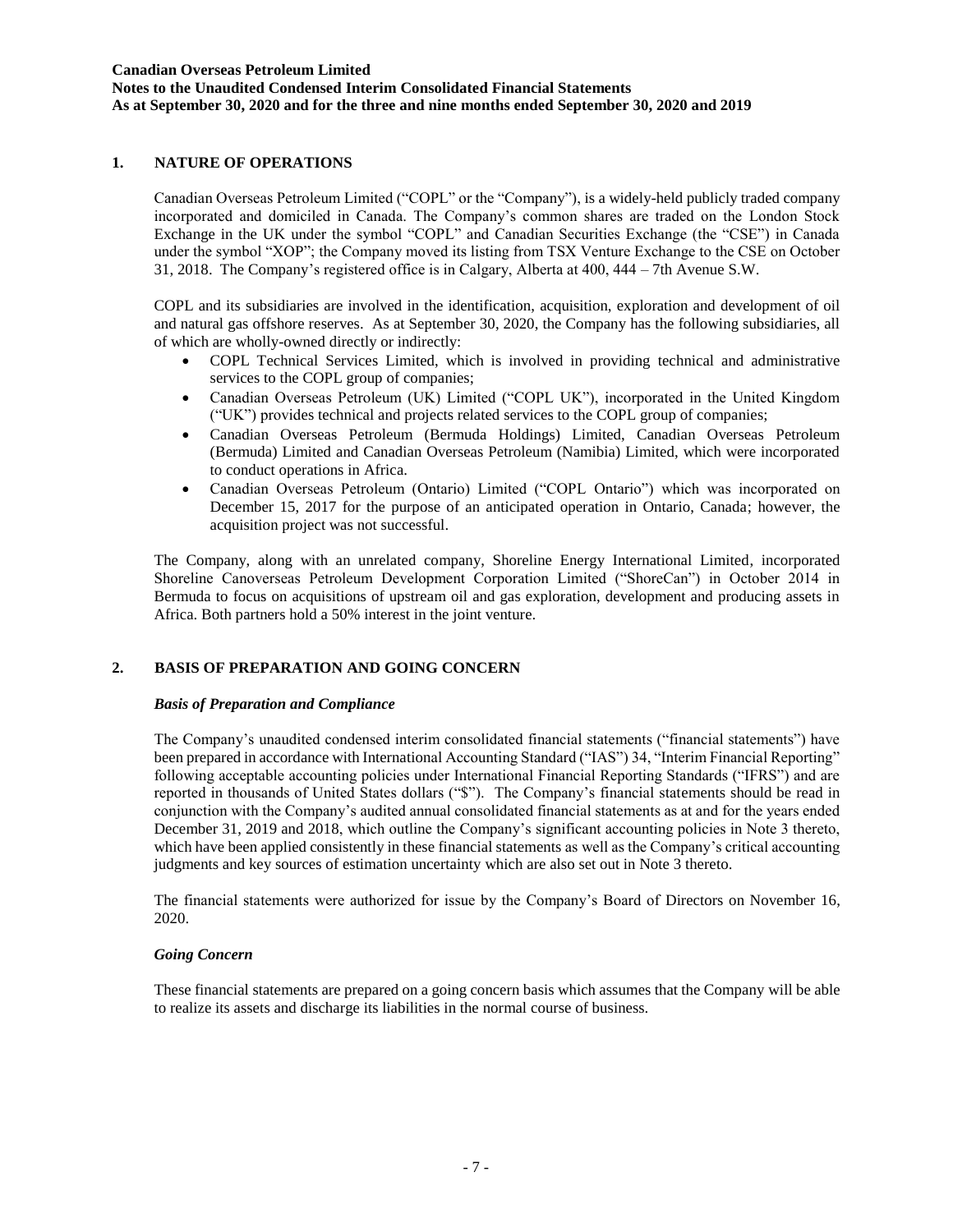**Notes to the Unaudited Condensed Interim Consolidated Financial Statements As at September 30, 2020 and for the three and nine months ended September 30, 2020 and 2019**

### **2. BASIS OF PREPARATION AND GOING CONCERN (continued)**

#### *Going Concern (continued)*

Currently, the Company does not have material cash inflows and/or adequate financing to develop profitable operations. The Company is pursuing exploration projects and contracts that will require substantial additional financing before they are able to generate positive operating cash flows. Accordingly, the Company's continued successful operations are dependent on its ability to obtain additional financing. There is no assurance that the Company will be able to obtain adequate financing in the future or that such financing will be obtained on terms advantageous to the Company. The Company currently does not have sufficient working capital and cash flows to cover forecasted administrative expenses for next 12 months. With no assurance that additional financing will be obtained, there is material uncertainty that casts significant doubt on the Company's ability to continue as a going concern. These financial statements do not give effect to adjustments that would be necessary to the carrying values and classifications of assets and liabilities should the Company be unable to continue as a going concern.

#### *Amendments to IAS 1 and 8 – "Definition of Materiality"*

The Company adopted the amendments to IAS 1 and 8 on January 1, 2020. The amendments provide a new definition of material information that states "information is material if omitting, misstating or obscuring it could reasonably be expected to influence decisions that the primary users of general purpose financial statements make on the basis of those financial statements, which provide financial information about a specific reporting entity."

The amendments clarify that materiality will depend on the nature or magnitude of information, either individually or in combination with other information, in the context of the financial statements. A misstatement of information is material if it could reasonably be expected to influence decisions made by the primary users. These amendments had no impact on the financial statements.

### **3. RECENT DEVELOPMENTS AND IMPACT ON ESTIMATION UNCERTAINTY**

On March 11, 2020, the World Health Organization ('WHO") declared a global pandemic following the emergence and rapid spread of a novel strain of the coronavirus (commonly known as COVID-19). The outbreak and subsequent measures intended to limit the pandemic contributed to significant declines and volatility in global financial markets. The pandemic negatively impacted global commercial activity, including the demand for oil and gas.

The full extent of the impact of COVID-19 on the Company's operations and future financial performance is currently unknown. It will depend on future developments that are uncertain and unpredictable, including the duration and spread of COVID-19, its continued impact on capital and financial markets on a macro-scale and any new information that may emerge concerning the severity of the virus. The Company is taking measures to mitigate the broader public health risks associated with COVID-19 for its business and employees, including ensuring employees self-isolate and/or work from home where possible, in line with the recommendations of relevant health authorities. However, due to the outbreak, there may be short-term impacts on the Company's supply chain and planned work programmes in Nigeria. Similarly, government-imposed travel restrictions may impair the ability of certain of the Company's employees, advisers and contractors to deliver their services to the Company, conduct physical inspections, or undertake planned operations. The impact of COVID-19 on the Company's joint venture partners may also impact the valuation and collectability of the long term receivable in subsequent periods. In addition, a volatility and disruption of financial markets associated with the outbreak may adversely impact the Company's ability to obtain financing and may also impact the valuation of its embedded derivative liability.

The COVID-19 outbreak presents uncertainty and risk with respect to the Company, its performance, and estimates and assumptions used by management in the preparation of its financial results. This situation may continue for the time being and there can be no assurance that it will not cause a material adverse effect on the Company's planned operations and ability to raise sufficient financing for its operation.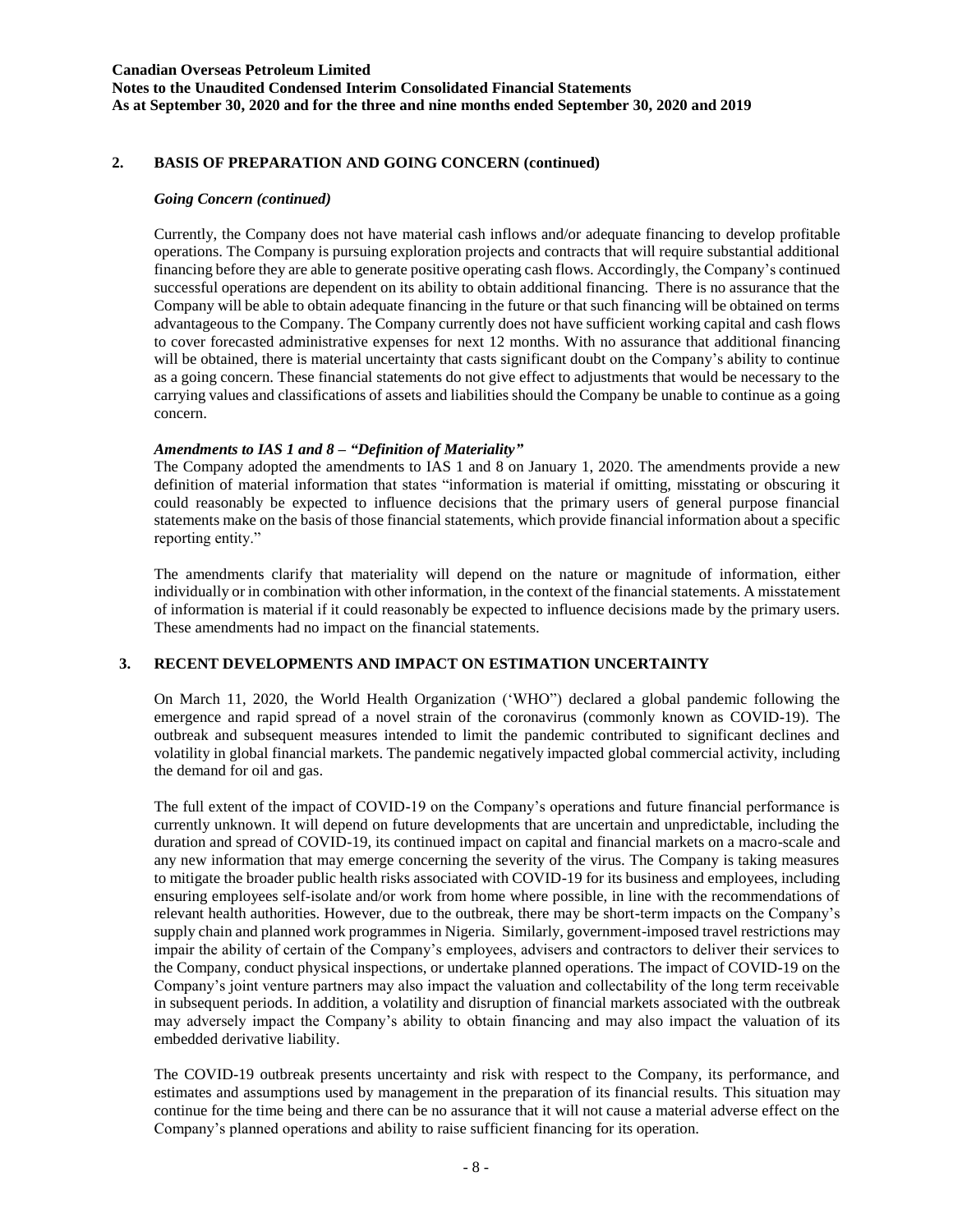**Notes to the Unaudited Condensed Interim Consolidated Financial Statements As at September 30, 2020 and for the three and nine months ended September 30, 2020 and 2019**

### **4. INVESTMENT IN JOINT VENTURE**

The Company currently holds a 50% interest in a jointly controlled entity, ShoreCan, focusing on acquisitions of upstream oil and gas exploration, development and producing assets in sub-Saharan Africa. The determination of ShoreCan as a joint venture was based on ShoreCan's structure through a separate legal entity whereby neither the legal form nor the contractual arrangement give the owners rights to the assets and obligations for the liabilities within the normal course of business, nor does it give the rights to the economic benefits of the assets or responsibility for settling liabilities associated with the arrangement.

The Company and its joint venture partner signed a funding agreement, effective October 24, 2014 (the "Funding Agreement") providing financial support as needed in proportion to its interest (50% each) in ShoreCan for ShoreCan's expenses and obligations. The Funding Agreement does not impose any guarantees from the Company and/or its joint venture partner. Amounts advanced to ShoreCan under the terms of the Funding Agreement are unsecured and payable on or before October 24, 2020 contingent upon ShoreCan generating its own cashflows. Interest is charged monthly at an annual rate of 3.0% above 12 month USD LIBOR.

From time to time the Company or its joint venture partner pay for ShoreCan's general and administrative expenses on behalf of the other partner. As at September 30, 2020, the Company had a receivable from its joint venture partner in respect of overpaid ShoreCan expenses of \$0.4 million that is recorded as a long term receivable. The balance is classified as a financial asset carried at amortized cost. The balance is classified as long term as it is not expected to be collected in the next 12 months. The balance is presented on an undiscounted basis as the joint venture agreements do not specify any repayment terms and there are no provisions in the agreements for the payment of interest on outstanding balances.

#### *Nigeria*

On September 13, 2016, ShoreCan closed an acquisition of 80% of the issued share capital of Essar Exploration and Production Limited (Nigeria) ("Essar Nigeria"), a company which sole asset is a 100% interest in exploration license OPL 226 offshore Nigeria. ShoreCan paid a cash consideration of \$0.25 million and as part of the shareholder agreement, ShoreCan has agreed to cover the funding of Essar Nigeria's operations. As a party to a Production Sharing Contract ("PSC") signed with Nigerian National Petroleum Corporation ("NNPC") for OPL 226, Essar Nigeria is required to seek NNPC's consent for the transaction. On October 2, 2018, NNPC granted a conditional approval of a twenty four months extension of the Phase-1 exploration period until October 1, 2020. The extension is subject to certain conditions, including submission of a performance bond of \$7 million that is required further to the PSC, to cover the Phase-1 exploration period work program at OPL 226. In addition, ShoreCan has committed to invest up to a maximum of \$80 million into Essar Nigeria in the form of an interest-free shareholder loan.

In 2017, three ShoreCan representatives were appointed Directors of Essar Nigeria, gaining a majority on the Essar Nigeria board and legal control over Essar Nigeria. ShoreCan has assessed that the transaction does not meet criteria of a business acquisition as Essar Nigeria is in exploration/development stage. ShoreCan assessed the investment based on the fair values of Essar Nigeria's assets and liabilities upon obtaining control over Essar Nigeria. ShoreCan estimated a fair value of the Essar Nigeria loan to its previous parent at \$6 million (as compared to the loan face value of \$62.7 million as presented in Essar Nigeria audited financial statements as at December 31, 2016) as the shareholding agreement with Essar Nigeria provides for the repayment of this loan from anticipated future production. The loan is an interest free shareholder loan. Non-controlling interest ("NCI"), was recognized at the NCI proportionate share of net assets acquired.

ShoreCan and Essar Exploration and Production Limited, Mauritius ("Essar Mauritius"), the company that owns 20% of Essar Nigeria shares, were in disagreement about whether the other party is in compliance with its obligations under the Essar Nigeria Shareholders Agreement. Essar Nigeria's allegations, which it first made in August 2018, centre on the assertion that ShoreCan has not commenced funding of the \$80 million agreed cumulative funding in Essar Nigeria while ShoreCan categorically denied this with factual evidence of substantial expenditure to date.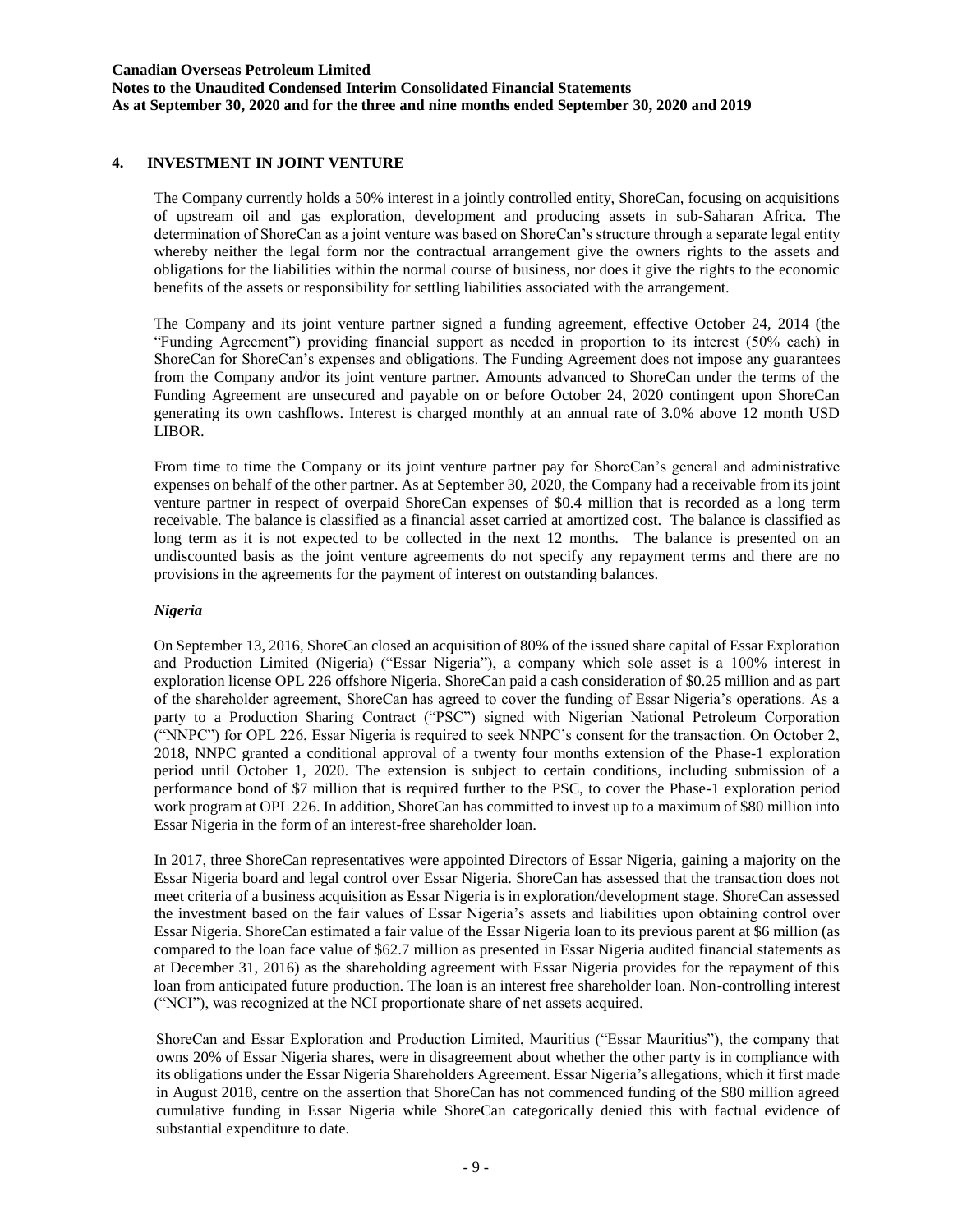**Notes to the Unaudited Condensed Interim Consolidated Financial Statements As at September 30, 2020 and for the three and nine months ended September 30, 2020 and 2019**

### **4. INVESTMENT IN JOINT VENTURE (continued)**

#### *Nigeria (continued)*

Essar Mauritius filed a claim on March 27, 2020 in the High Court of Justice of England and Wales. Essar Mauritius sought in its claim to terminate the Shareholders' Agreement and the Share Purchase Agreement dated August 17, 2015 and the resulting transfer of its shares in Essar Nigeria to ShoreCan.

On August 4, 2020 the Company announced that ShoreCan had executed definitive agreements with Essar Mauritius to resolve their disputes. ShoreCan and Essar Mauritius entered into a Sale and Purchase Agreement (the "SPA Agreement"), and other agreements, with each other concerning, among other things, their respective obligations under the Essar Nigeria Shareholders Agreement (the "Shareholders Agreement").

The agreements between ShoreCan and Essar Mauritius can be summarized as follows:

- A Settlement Agreement which settles the claim filed by Essar Mauritius against ShoreCan in the High Court of Justice of England and Wales. Under the Settlement Agreement, each party has agreed to bear their own costs and end the proceedings in the High Court of Justice of England and Wales;
- A Share Transfer Agreement in which ShoreCan will return 70% of the shares in Essar Nigeria to Essar Mauritius;
- An amended Shareholders Agreement, the highlights of which include:
	- o Essar Mauritius to carry Shorecan for a 10% carried interest (capped at US\$5 million net) on all costs relating to the drilling of the first well to be drilled under the terms of the OPL 226 PSC;
	- o ShoreCan will have an option to increase its shareholding in Essar Nigeria from 10% to 30% by paying 20% of historic expenditures of Essar Nigeria at cost through the drilling of the first well. The option is exercisable within 90 days from the completion of the first well as defined in the final well plan as approved by concessionaire (NNPC) and regulator (DPR) under Phase 1 of the OPL 226 PSC;
	- o The Essar Nigeria Board of Directors and management team to be restructured commensurate with its amended share structure to reflect the increased shareholding of Essar Mauritius;
- A Loan Agreement with Essar Nigeria whereby Essar Nigeria recognizes historic expenditures by ShoreCan on behalf of Essar Nigeria as a shareholder loan thus allowing ShoreCan to recover these expenditures, cost recoverable and non-cost recoverable, from future production revenue.

Essar Nigeria, has applied to the concessionaire and the regulator for an extension of the exploration period under the OPL 226 PSC beyond the current term ending September 30, 2020. Completion of the definitive agreements outlined above is subject to the grant of such an extension and other customary completion conditions.

As at the date of filing these financial statements, COPL has not provided any guarantee in respect of obligations, commitments and/or losses of either ShoreCan or Essar Nigeria.

During the nine months ended September, 2020, the Company and its subsidiaries charged ShoreCan management and technical services of \$0.6 million (2019 - \$1.3 million) and charged an interest expense of \$0.3 million (2019- \$0.4 million).

As at September 30, 2020, the Company had non-current receivables of \$12.9 million due from ShoreCan under the terms of the Funding Agreement (December 31, 2019 - \$11.8 million).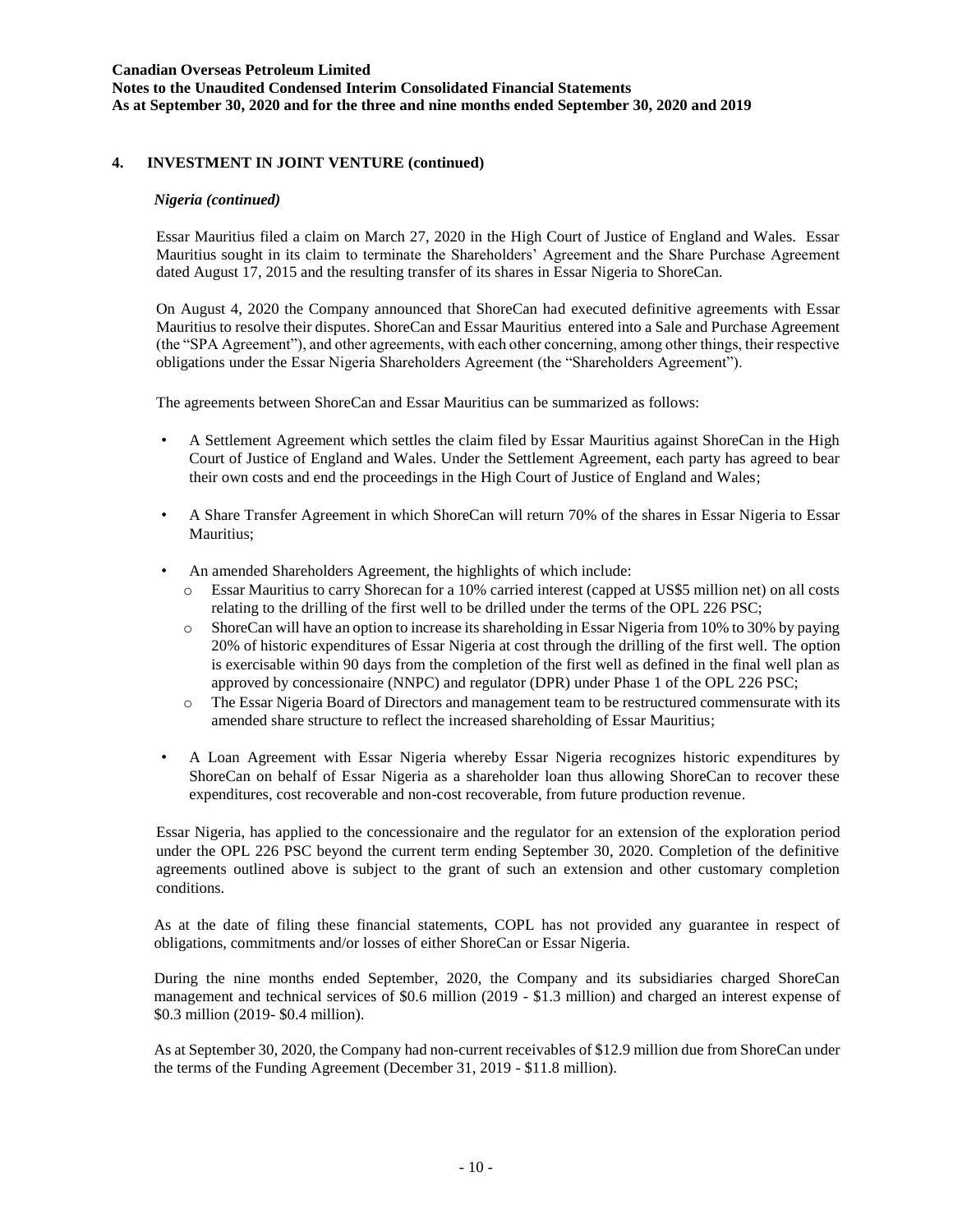**Notes to the Unaudited Condensed Interim Consolidated Financial Statements As at September 30, 2020 and for the three and nine months ended September 30, 2020 and 2019**

### **4. INVESTMENT IN JOINT VENTURE (continued)**

#### *Nigeria (continued)*

For the nine months ended September 30, 2020, the Company's share of ShoreCan's losses exceeded the Company's Net Investment of \$0.14 million for this period (\$1,000 for nine months ended September 30, 2019). Accordingly, under the equity method, the Company recognized loss on investment in ShoreCan of \$0.14 million for the nine months ended September 30, 2020 (\$1,000 for nine months ended September 30, 2019).

#### **Reconciliation of carrying amount of net investment in joint venture:**

|                                                | 2020  | 2019 |
|------------------------------------------------|-------|------|
| Carrying amount – Opening January 1            | ۰     |      |
| Increases in net investment in joint venture   |       |      |
| during the period                              | 143   |      |
| Loss recognized on investment in joint venture | (143) |      |
| Carrying amount – Ending, September 30         | ٠     |      |

### **5. CASH AND CASH EQUIVALENTS**

| (\$000's)            | <b>September 30, 2020</b> | December 31, 2019 |
|----------------------|---------------------------|-------------------|
| Cash                 | 2.187                     | 44                |
| Credit card deposits | 19                        |                   |
|                      | 2,206                     |                   |

Cash balances earn interest, whenever possible, at floating rates based on daily bank deposit rates.

Credit card deposits are bank deposits that cover the maximum credit limit available for corporate credit cards.

The fair value of cash and cash equivalents was \$2.2 million as at September 30, 2020 (\$0.08 million as at December 31, 2019). The Company deposits its cash with reputable Canadian and Bermuda banks. The Company did not have any overdraft facilities in place as at September 30, 2020, and December 31, 2019.

### **6. RIGHT OF USE ASSETS**

 $\overline{a}$ 

| (\$000's)<br>September 30, 2020                 |           | December 31.<br>2019 |
|-------------------------------------------------|-----------|----------------------|
| Cost, beginning of the period                   | \$<br>312 | \$                   |
| Increase in right-of-use assets                 |           | 312                  |
| Cost, end of the period                         | 312       | 312                  |
| Accumulated depreciation,                       |           |                      |
| beginning of the period                         | (21)      |                      |
| Depreciation                                    | (47)      | (21)                 |
| Accumulated depreciation, end of                |           |                      |
| the period                                      | (68)      | (21)                 |
| Net carrying amount, beginning of<br>the period | \$<br>291 | \$                   |
| Net carrying amount, end of the<br>period       | \$<br>244 | 291                  |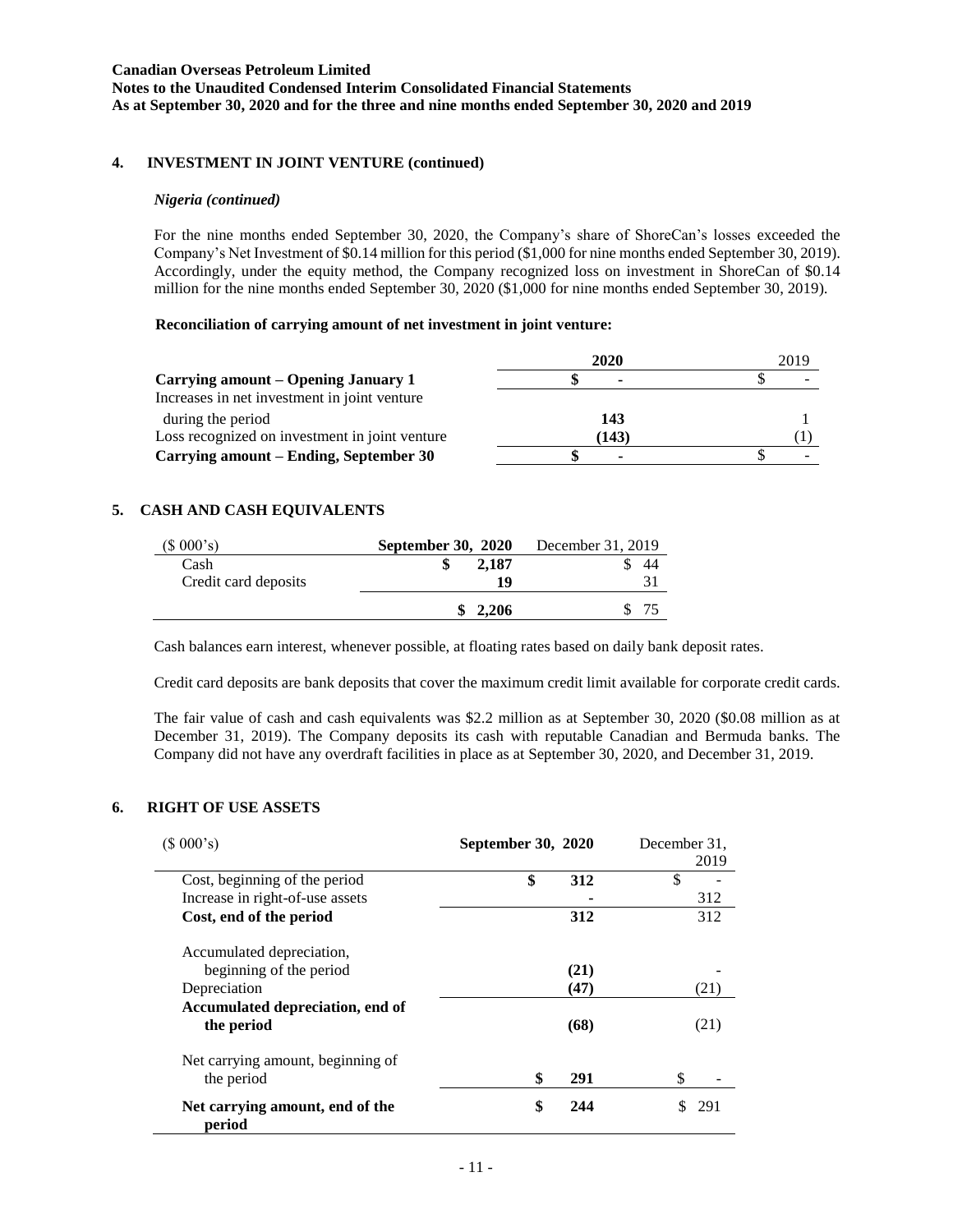### **6. RIGHT OF USE ASSETS (continued)**

As at September 30, 2019, the Company recorded \$0.2 million of right-of-use assets in respect of the office lease that was renewed effective September 1, 2019 (December 31, 2019 - \$ 0.3 million). The Company depreciates its right-of-use assets on a straight-line basis over the term of the lease contract of five years.

### **7. LEASE OBLIGATIONS**

The Company's office lease obligations for the period ended September 30, 2020 were as follows:

| (\$000's)                                | September 30, |      | December 31. |      |
|------------------------------------------|---------------|------|--------------|------|
|                                          |               | 2020 |              | 2019 |
| Lease liability, beginning of the period | \$            | 315  | \$           |      |
| <b>Additions</b>                         |               |      |              | 309  |
| Interest expense                         |               | 8    |              | 3    |
| Reduction in lease liability             |               | (27) |              | (6)  |
| Gain on office lease relief              |               | (11) |              |      |
| Foreign exchange translation             |               | (9)  |              | 9    |
| Lease liability, end of the period       |               | 276  |              | 315  |
| Current portion                          | \$            | 54   | \$           | 45   |
| Long-term portion                        | \$            | 222  |              | 270  |

The Company's lease obligations relate to its office in Calgary, Canada. The lease obligations have been measured at the present value of the lease payments, discounted using the Company's incremental borrowing rate of 3.63% as at September 30, 2020 and December 31, 2019.

During the nine months ended September 30, 2020, the Company received a discount in three monthly office lease payments due to Covid-19 pandemic. The discount received meets conditions of a practical expedient for Covid-19 relief that is available under an amendment to IFRS 16. Accordingly, a reduction in lease payments that relates to a rent portion was recorded as a decrease in lease liability of \$11,000 and respective gain on lease relief in the Company's statement of comprehensive loss.

During the nine months period ended September 30, 2020 the Company paid \$44,000 of principal and interest. No payments were made during the year ended December 31, 2019 in respect of the above lease.

The Company's previous office leases met the definition of a lease, but were not recognized as lease liabilities as they were exempt under the short-term lease practical expedient. For the nine months period ended September 30, 2019, the Company expensed \$0.26 million in respect of previous office lease that was in place until August 31, 2019.

| (\$000's)                         | <b>September</b> |      | December 31. |      |  |
|-----------------------------------|------------------|------|--------------|------|--|
|                                   |                  | 30,  |              | 2019 |  |
|                                   |                  | 2020 |              |      |  |
| Less than 1 year                  | \$               | 63   | \$           | 56   |  |
| $1-5$ years                       |                  | 235  |              | 289  |  |
| <b>Total lease payments</b>       |                  | 298  |              | 345  |  |
| Amounts representing interest     |                  | (22) |              | (30) |  |
| <b>Present value of net lease</b> |                  |      |              |      |  |
| payments                          |                  | 276  |              | 315  |  |
| Less: Current portion             | \$               | 54   | \$           | 45   |  |
| Long-term portion                 | \$               | 222  | S            | 270  |  |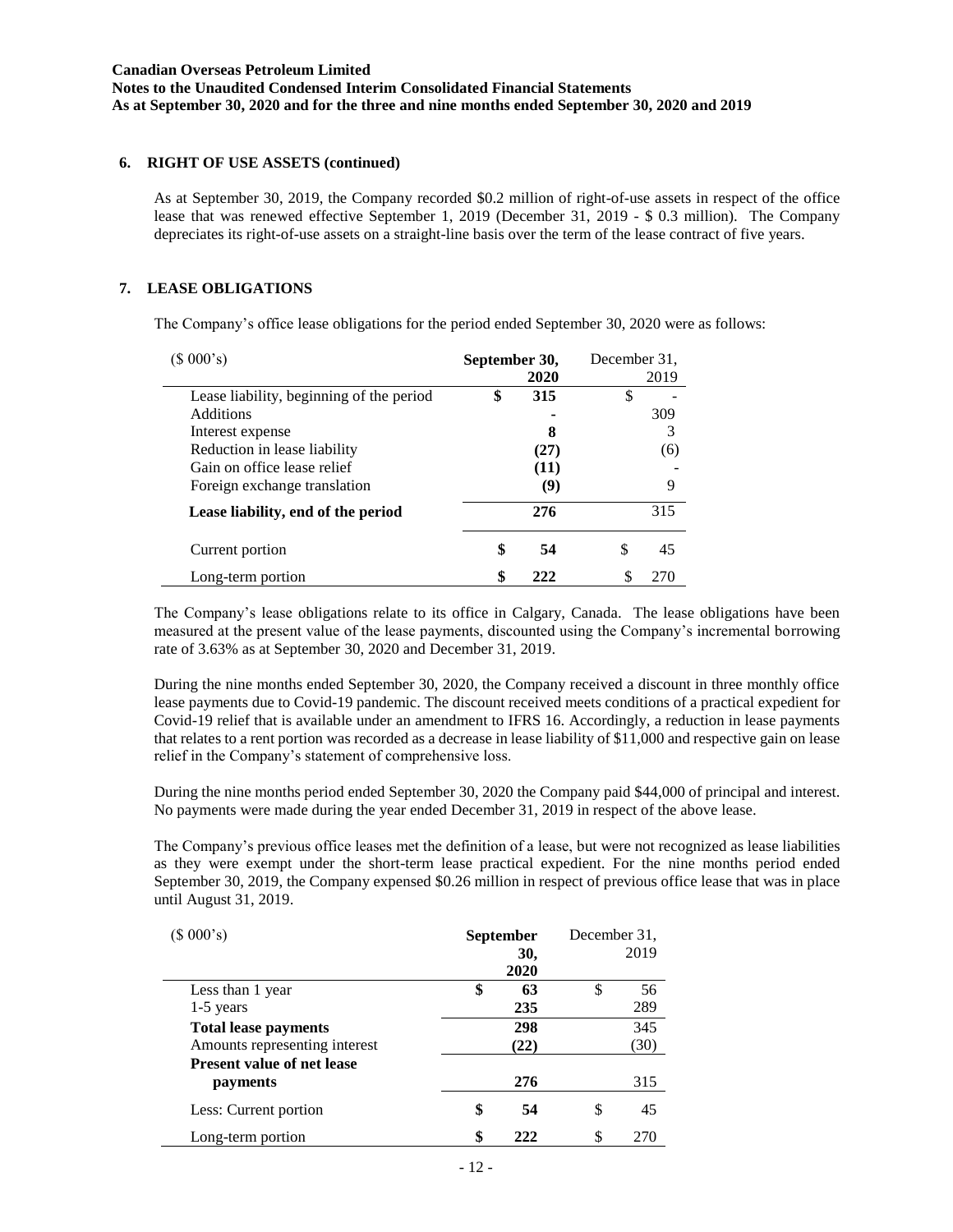### **8. ACCOUNTS PAYABLE AND ACCRUED LIABILITIES**

| (\$000's)                           | <b>September 30, 2020</b> | December 31, 2019 |
|-------------------------------------|---------------------------|-------------------|
| Trade payables                      | 319                       | 551               |
| Unpaid salaries and directors' fees | ۰                         | 641               |
| Accrued liabilities                 | 239                       | 223               |
| Other                               |                           |                   |
| <b>Total</b>                        | 566                       |                   |

Further to a Board Resolutions dated March 26, 2020 and September 14, 2020, the Board waived outstanding directors' fees in the total amount of \$0.6 million. Accordingly, the Company recognized a gain on waived 2019 directors' fees in the amount \$0.4 million for nine months ended September 2020 and reduced its administrative expenses by \$0.2 million in respect of waived directors' fees related to first and second quarter of 2020.

## **9. SHORT-TERM LOAN - CEO**

On February 14, 2020 (the "Issue Date"), the Company entered into a Promissory Note (the "Note") with Arthur Millholland, President and CEO of the Company, (the "Holder") for a principal amount of Canadian dollar \$200,000, equivalent of US\$153,000 as at the Issue Date. The Note was repayable by the Company six (6) months from the Issue Date ("Maturity") and bears interest in Canadian dollars at a rate of ten per cent (10%) per annum. No payments of interest or principal amount were required by the Company prior to Maturity although the Company may elect to prepay a portion or all of the outstanding principal amount of the Note prior to that date. The Note is secured by the Company by way of a General Security Agreement over its present and after acquired personal property and is to be guaranteed by the Company's subsidiaries.

On June 15, 2020, the terms of the Note were varied, in part, by YARF Loan Agreement (discussed in Note 10) providing for an extension of Maturity of the Note until December 31, 2020 or conversion of the Note into COPL's Common Shares at a deemed price of £0.003 per share, being the placing price of the Company's UK Prospectus (discussed in Note 11 a), at the CEO's option. Subsequently, on August 19, 2020, the Promissory Note was replaced with a Secured Convertible Debenture agreement signed with the CEO, which provides for same terms and conditions as described above and in addition provides for the 10% interest to be paid in cash at Maturity (together the "CEO Loan").

As at June 15, 2020, due to the addition of a conversion option element of the CEO Loan, the Company calculated the fair value of the amended instrument, i.e. the debt component and the conversion feature and compared it to the carrying value of the CEO Loan and recognized a gain on extinguishment of loan of \$13,000. The CEO Loan and the conversion feature are denominated in a currency other than the Company's functional currency. As a result the conversion feature is treated as derivative financial liability and its fair value is estimated at each financial position date with any changes recognized in statement of comprehensive loss.

The value assigned to the liability on June 15, 2020 was the present value of the contractually determined stream of future cash flows discounted at 34% being the rate estimated to be equivalent to that which the market would apply to an instrument with comparable credit status and provide substantially the same cash flows, on the same terms, but without the conversion option.

The fair value of the embedded derivative conversion option component of the CEO Loan was estimated (using a Black-Scholes option pricing model) at \$3,000 as at June 15, 2020, being the CEO Loan amendment date and this amount was recognized as embedded derivative liability and decrease in the CEO Loan value. The fair value of the embedded derivative conversion option component of the CEO Loan was estimated at \$50,000 as at June 30, 2020 and \$33,000 as at September 30, 2020. Accordingly, a respective loss on derivative of \$47,000 was recognized for three months ended June 30, 2020 and a gain on derivative of \$17,000 for three months ended September 30, 2020. The changes in fair value of the embedded derivative conversion option are mainly due to the changes in COPL's share price from £0.0012 (\$0.0015) as at June 15, 2020 to £0.0033 (\$0.0041) as at June 30, 2020 and to £0.00315 (\$0.0041) as at September 30, 2020.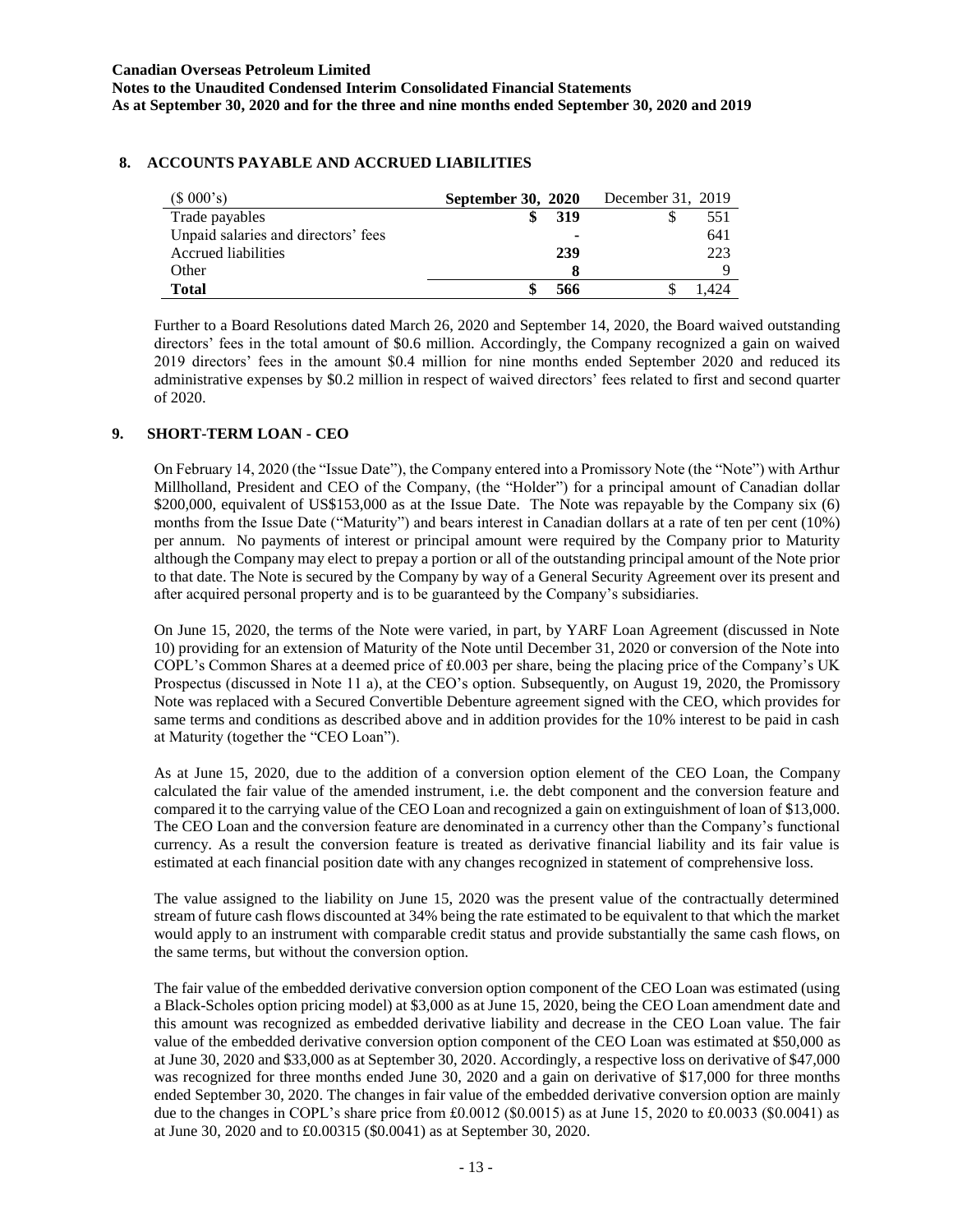### **9. SHORT-TERM LOAN – CEO (continued)**

The following assumptions were used for Black-Scholes option pricing model to estimate the fair value of the conversion option component of the CEO Loan at the date of valuation:

|                               | June 15, 2020 | June 30, 2020 | September 30,<br>2020 |
|-------------------------------|---------------|---------------|-----------------------|
| Implied debt yield            | 13.5%         | 13.5%         | 13.5%                 |
| Weighted average life (years) | 0.55          | 0.50          | 0.25                  |
| Expected volatility           | 90%           | 90%           | 90%                   |
| Expected dividend yield       | 0%            | 0%            | $0\%$                 |

The Company recognized an interest charge of \$4,000 and \$9,000 for three and nine month periods ended September 30, 2020 and an accretion expense of \$7,000 and \$8,000 for the same periods.

The following table presents the reconciliation of the components of the convertible CEO Loan from January 1, 2020 to September 30, 2020:

| (\$000's)                              | <b>Short-term</b> | loan     | <b>Embedded</b><br>derivative<br>liability | <b>Total</b> |
|----------------------------------------|-------------------|----------|--------------------------------------------|--------------|
| As at January 1, 2020                  |                   |          |                                            |              |
| Proceeds from loan – February 14, 2020 | \$                | 153      |                                            | 153          |
| Accrued interest                       |                   | 9        |                                            | 9            |
| Gain on extinguishment                 |                   | (13)     |                                            | (13)         |
| Fair value of conversation             |                   |          |                                            |              |
| option as at June 15, 2020             |                   | (3)      | 3                                          |              |
| Revaluation of conversion              |                   |          |                                            |              |
| option as at June 30, 2020             |                   |          | 47                                         | 47           |
| Revaluation of conversion              |                   |          |                                            |              |
| option as at September 30, 2020        |                   |          | (17)                                       | (17)         |
| Accretion                              |                   | 8        |                                            | 8            |
| Foreign exchange gain                  |                   | $\rm(2)$ |                                            | (2)          |
| As at September 30, 2020               |                   | 152      | 33                                         | 185          |

### **10. SHORT-TERM LOAN - YARF**

On June 15, 2020, the Company entered into a loan agreement with YA II PN, Ltd ("YA") and Riverfort Global Opportunities PCC ("RF" and, together with YA, the "Lenders" or "YARF") for an unsecured facility (the "Loan Agreement") of £636,000 i.e. approximately \$786,000 (the "Loan Amount"). In addition, the Lenders have committed to participate in the Company's equity placing that was closed on July 2, 2020 (the "Placing Date") for £100,000 each.

The first drawdown of £136,000 (approximately \$167,000) occurred upon signing of the Loan Agreement and the Company received net proceeds of £92,000 (approximately \$113,500) net of an implementation fee, legal fee and out of pocket expenses (as disclosed below). As per the Loan Agreement, the first drawdown was repaid on July 2, 2020 - £100,000 in cash from proceeds of YARF's participation in equity Placing and £36,000 (\$45,000) by issue of 12,000,000 Common Shares at a deemed price of £0.003 (\$0.0037) per share (further UK placing discussed in Note 11 a).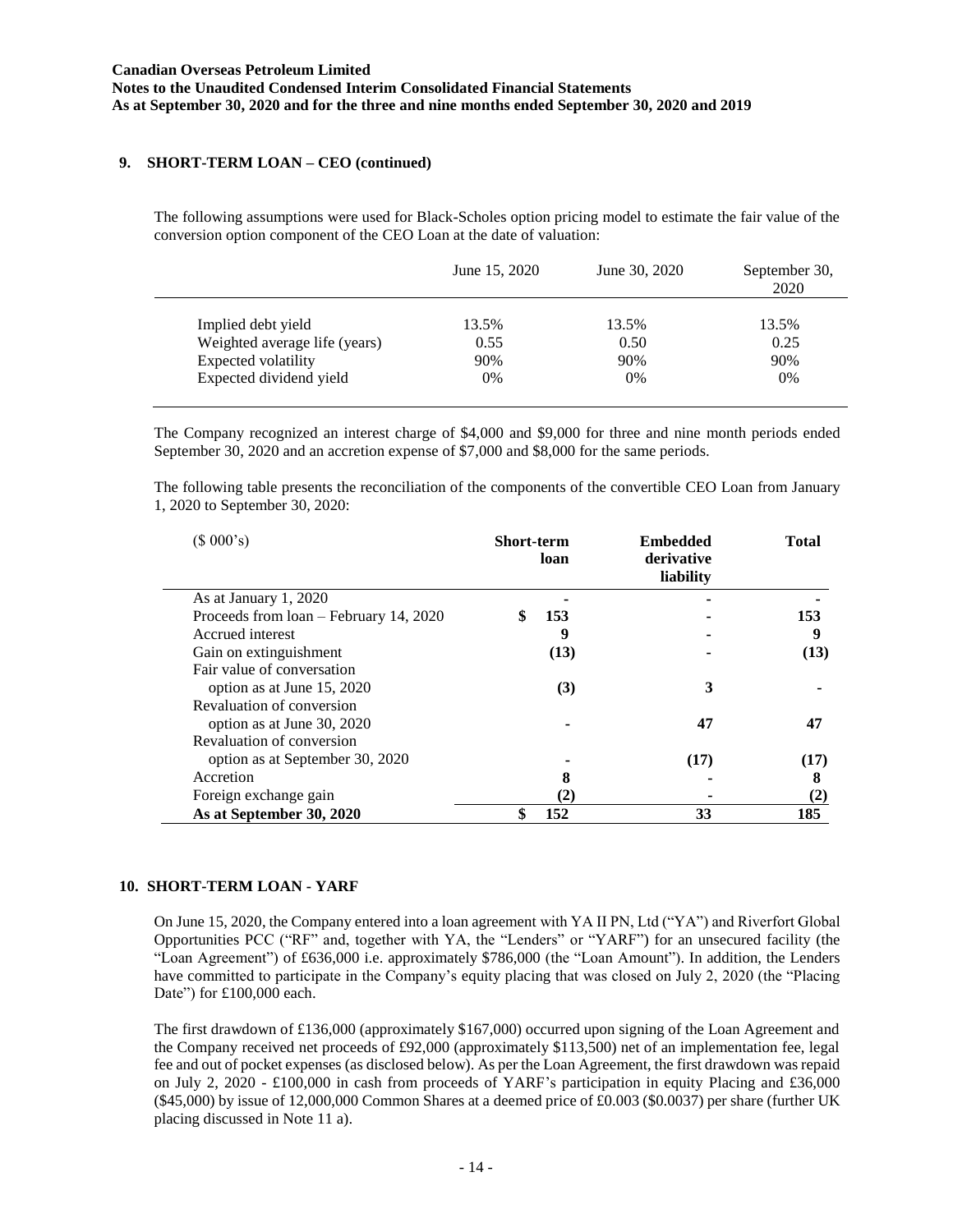### **10. SHORT-TERM LOAN – YARF (continued)**

The remaining £500,000 of the loan facility was subject to certain conditions, including closing by COPL of an equity placing for a minimum of £0.5 million by August 28, 2020. On July 2, 2020, the Company closed a placing of £1.3 million (discussed in Note 11 a) and on July 3, 2020, the Company drew down a second tranche of £100,000 (approximately \$125,000). On August 7, 2020, a total remaining balance of YARF Loan of £400,000 (approximately \$508,000) was drawn down as a third tranche. Each drawdown is repayable in cash in six months from its respective drawdown date; once a particular drawdown is repaid, it cannot be re-drawn again.

Fixed interest coupon of 10% on the Loan Amount was due at repayment of the first drawdown if the above mentioned equity placing did not close or fixed interest coupon of 12.5% on the Loan Amount payable in common shares if the equity placing was closed. Accordingly, on July 2, 2020, the Company issued to YARF 26,500,000 Common Shares in lieu of the interest payment of £79,500 (\$98,000) at a deemed price of £0.003 (\$0.0037) per share. During the nine months ended September 30, 2020, the Company recognized the total interest payment of \$98,000 as finance expense in its statement of comprehensive loss as this up-front fee amount, paid on July 2, 2020, was due irrespective of any further drawdowns from the Loan.

Loan Agreement costs include £36,000 (\$44,500) of implementation fee and £8,000 (\$9,800) of legal and outof-pocket expenses that were recorded by the Company as finance expenses for the nine month period ended September 30, 2020. In addition, £5,000 (\$7,000) of legal due diligence expenses paid to YARF upon signing an initial term-sheet for the Loan are also recorded as finance expenses during the nine months ended September 30, 2020.

Further to the Loan Agreement, on July 2, 2020, the Company issued, as additional compensation to YARF Lenders, a total of 100,000,000 common share purchase warrants (the "YARF Warrants") exercisable within 24 months from Placing Date, at an exercise price of £0.0039 (\$0.0047) per share. At the Lenders' discretion, amounts due to the Company upon exercise of YARF Warrants may be set-off against amounts outstanding to the Lenders under the Loan Agreement.

The YARF Warrants' exercise price is in GBP, and the Company's functional currency is in USD. As there is variability in these exchange rates, the YARF Warrants are classified as a derivative financial instrument and subsequently revalued on each balance sheet date. The fair value of YARF Warrants estimated at approximately \$161,000 (using a Black-Scholes option pricing model) was recognized as derivative liability and finance expense as at the date of issue of these warrants. The fair value of YARF Warrants, estimated as at September 30, 2020 amounted to \$159,000. Accordingly, the Company recognized a gain on derivative liability of \$2,000 in its statement of comprehensive loss for three and nine months ended September 30, 2020.

The following assumptions were used for Black-Scholes option pricing model to estimate the fair value of the YARF Warrants at the dates of valuation:

| July 2, 2020 | September 30, 2020 |
|--------------|--------------------|
| $-0.093\%$   | $-0.036\%$         |
| 2.0          | 1.75               |
| 90%          | 90%                |
| $0\%$        | 0%                 |
|              |                    |

In the event of default, at the Lenders' discretion, common shares of the Company may be issued to satisfy default amounts, and such conversion will be priced at 80% of COPL's trailing 10-day Volume Weighted Average Price.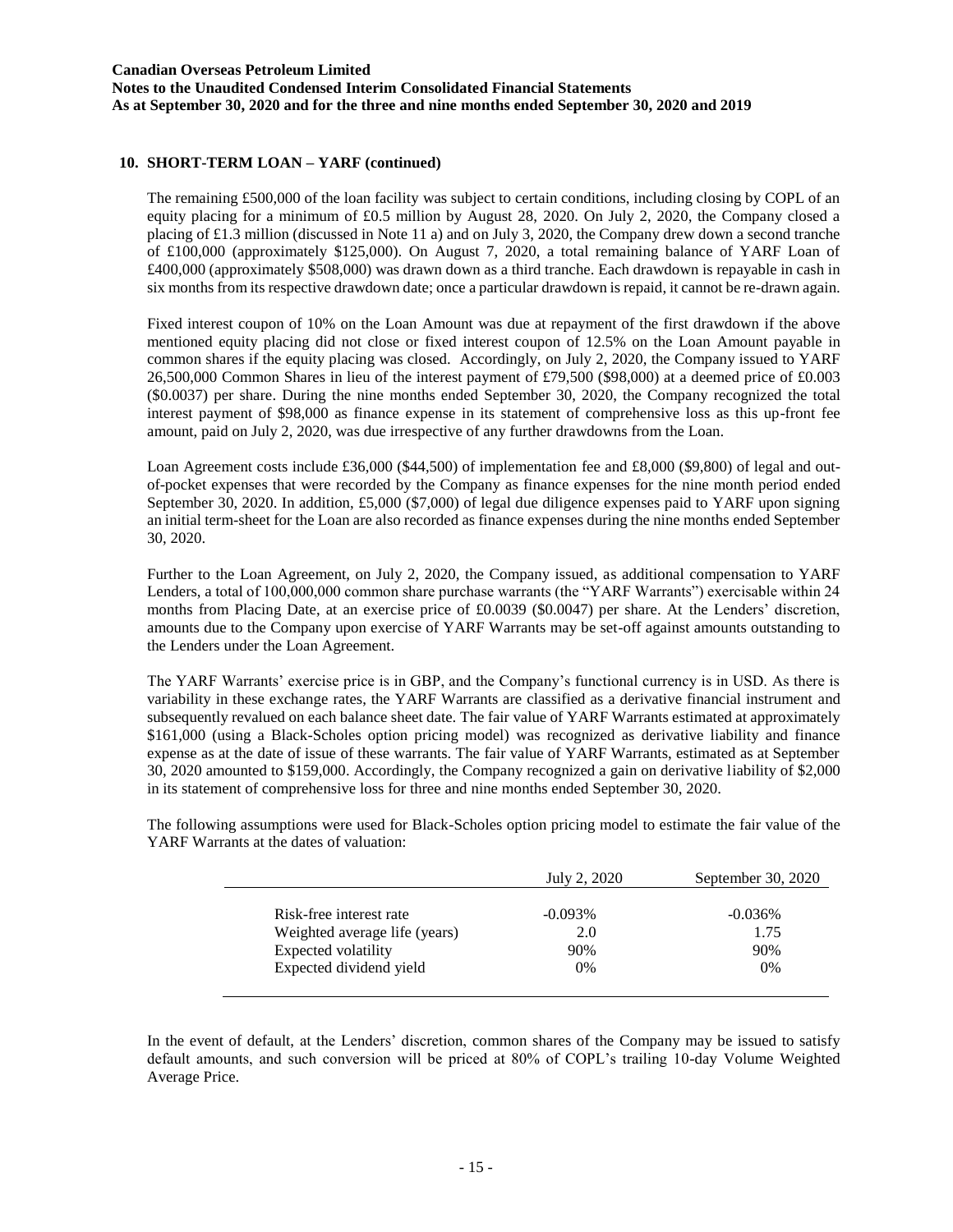## **10. SHORT-TERM LOAN – YARF (continued)**

The following table provides a summary of YARF loan balance outstanding as at September 30, 2020:

| $(S\ 000's)$                                                  | <b>September 30, 2020</b> |
|---------------------------------------------------------------|---------------------------|
| 1 <sup>st</sup> drawdown                                      | 167                       |
| Repayment of $1st$ drawdown – portion in cash                 | (125)                     |
| Repayment of $1st$ drawdown – portion in shares (Note 11 a i) | (45)                      |
| $2nd$ drawdown                                                | 125                       |
| $3rd$ drawdown                                                | 508                       |
| Foreign exchange loss                                         | 15                        |
| <b>Total</b>                                                  | 645                       |

## **11. SHARE CAPITAL**

#### **a) Authorized and Issued Common Shares**

#### **Authorized**

An unlimited number of common voting shares (the "Common Shares") without nominal or par value and an unlimited number of preferred shares, issuable in series.

#### Issued

The issued share capital is as follows:

|                                                            | Number of<br><b>Common Shares</b> | <b>Amount</b><br>(000's) |
|------------------------------------------------------------|-----------------------------------|--------------------------|
| <b>Balance, January 1, 2019</b>                            | 2,486,752,463                     | \$136,942                |
| Issued pursuant to UK June Placing – First Tranche         | 429,200,000                       | 545                      |
| Issued pursuant to UK June Placing – Second Tranche        | 67,800,000                        | 86                       |
| Issued pursuant to UK September Placing                    | 500,000,000                       | 618                      |
| Share issue costs                                          |                                   | (331)                    |
| Fair value of warrants that expired unexercised (Note 11b) |                                   | 227                      |
| <b>Balance, December 31, 2019</b>                          | 3,483,752,463                     | \$138,087                |
| Issued pursuant to UK July $2nd$ Placing (i)               | 400,000,000                       | 1,497                    |
| Issued as payment in respect of YARF Loan (i)              | 38,500,000                        | 144                      |
| Issued as payment of Finder's Fee (i)                      | 16,000,000                        | 60                       |
| Issued pursuant to UK July 23rd Placing (ii)               | 433, 333, 334                     | 1,655                    |
| Issued pursuant to Debt Exchange (iii)                     | 436,917,545                       | 1,771                    |
| Issued pursuant to exercise of 2019 Broker's Warrants (v)  | 9,970,000                         | 19                       |
| Fair value of 2019 Broker's Warrants exercised (Note 11b)  |                                   | $\overline{4}$           |
| Issued pursuant to exercise of 2018 Broker's Warrants (v)  | 53,731,380                        | 236                      |
| Fair value of 2018 Broker's Warrants exercised (Note 11b)  |                                   | 103                      |
| Share issue costs (iv)                                     |                                   | (934)                    |
| <b>Balance, September 30, 2020</b>                         | 4,872,204,722                     | \$142,642                |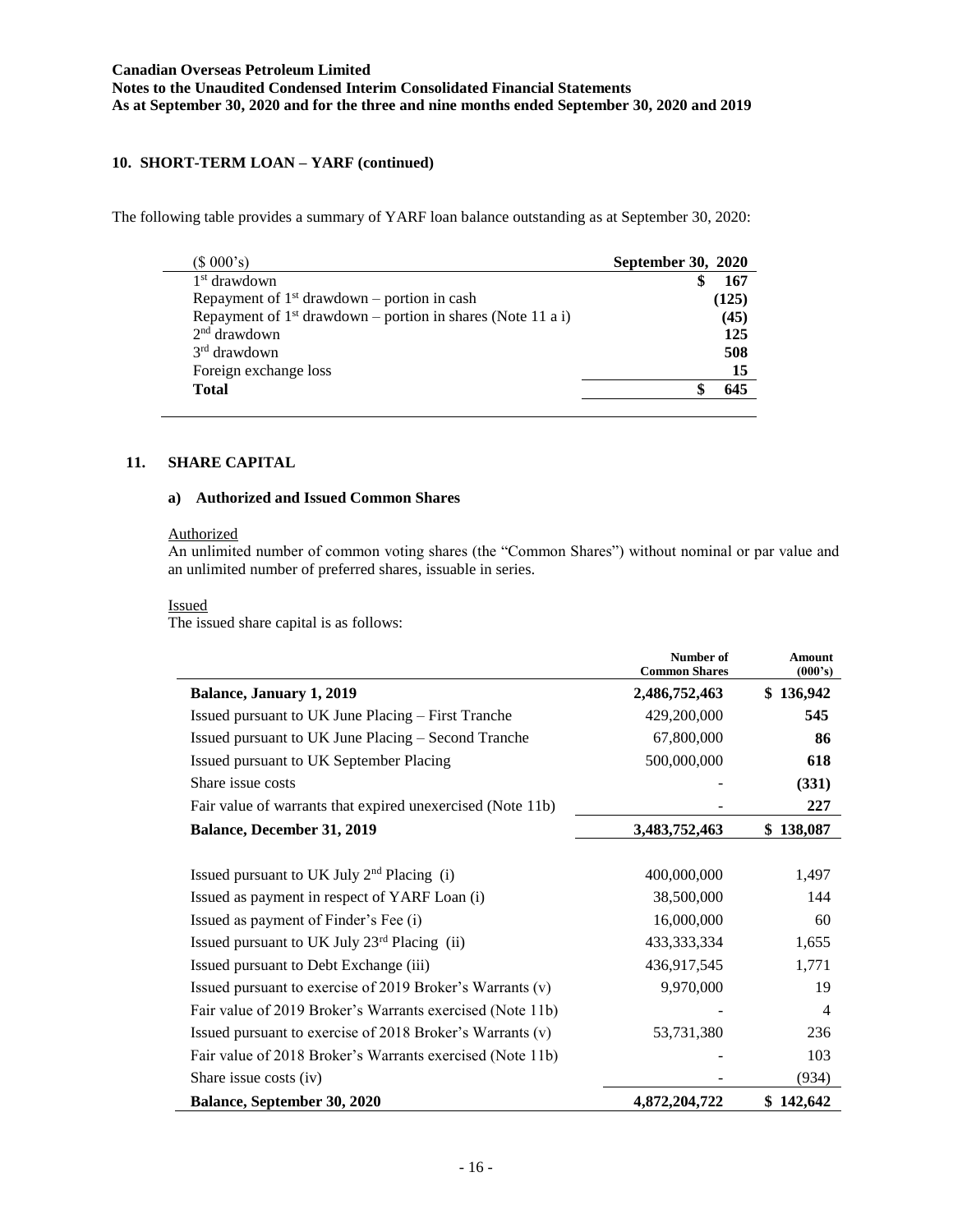### **11. SHARE CAPITAL (continued)**

#### **a) Authorized and Issued Common Shares (continued)**

#### *(i) UK July 2nd Placing*

On July 2, 2020 (the "Placing Date"), further to a UK Prospectus, the Company closed a non-brokered placing in the UK of 400,000,000 Common Shares at a placing price of £0.003 (\$0.0037) per share, for gross proceeds of £1.2 million (\$1.5 million) (the " UK July 2nd Placing").

The Company paid in cash a finder's fee of £70,000 (\$87,300) and other fees of £3,500 (\$4,400). In addition, on July 15, 2020, the Company issued 16,000,000 Common Shares in lieu of a cash payment of a second finder's fee of £48,000 (\$60,000) at a deemed price of £0.003 (\$0.0037) per share, in respect of the UK July 2<sup>nd</sup> Placing.

In connection with the UK July  $2<sup>nd</sup>$  Placing, as a compensation to the finders, the Company issued also:

- on July 2, 2020 25,000,000 common share purchase warrants (the "1st Finder's Warrants") exercisable within 24 months from the Placing Date, at an exercise price of £0.0039 (\$0.0047) per share; and
- on July 24, 2020 16,000,000 common share purchase warrants (the "2nd Finder's Warrants") exercisable within 24 months from the Placing Date, at an exercise price of £0.0039 (\$0.0047) per share – in respect of the July  $2<sup>nd</sup>$  Placing.

The fair value estimated at approximately \$40,000 for  $1<sup>st</sup>$  Finder's Warrants and \$42,000 for  $2<sup>nd</sup>$  Finder's Warrants (using a Black-Scholes option pricing model) was recognized as equity and netted against proceeds from the UK July 2nd Placing (as share issue costs).

The following assumptions were used for Black-Scholes option pricing model to estimate the fair value of the Finders' Warrants at the date of issue:

|                               | July 2, 2020 | July 24, 2020 |
|-------------------------------|--------------|---------------|
| Risk-free interest rate       | $-0.093\%$   | $-0.079\%$    |
| Weighted average life (years) | 2.0          | 2.0           |
| Expected volatility           | 90%          | 90%           |
| Expected dividend yield       | $0\%$        | 0%            |

Also on July 2, 2020, further to YARF Loan Agreement and as per UK prospectus, the Company issued to YARF Lenders a total of 38,500,000 Common Shares in lieu of cash payments of £115,500 (\$144,000) at a deemed price of £0.003 (\$0.0037) per share, in respect of repayment of a portion of the first drawdown of the YARF loan of £36,000 (\$45,000) - 12,000,000 Common Shares and interest on the YARF Loan of £79,500 (\$98,000) - 26,500,000 Common Shares.

In addition the Company issued, as compensation to YARF Lenders, total of 100,000,000 common share purchase warrants (the "YARF Warrants") exercisable within 24 months from the Placing Date, at an exercise price of £0.0039 (\$0.0047) per share (the YARF loan and YARF Warrants are discussed in Note 10).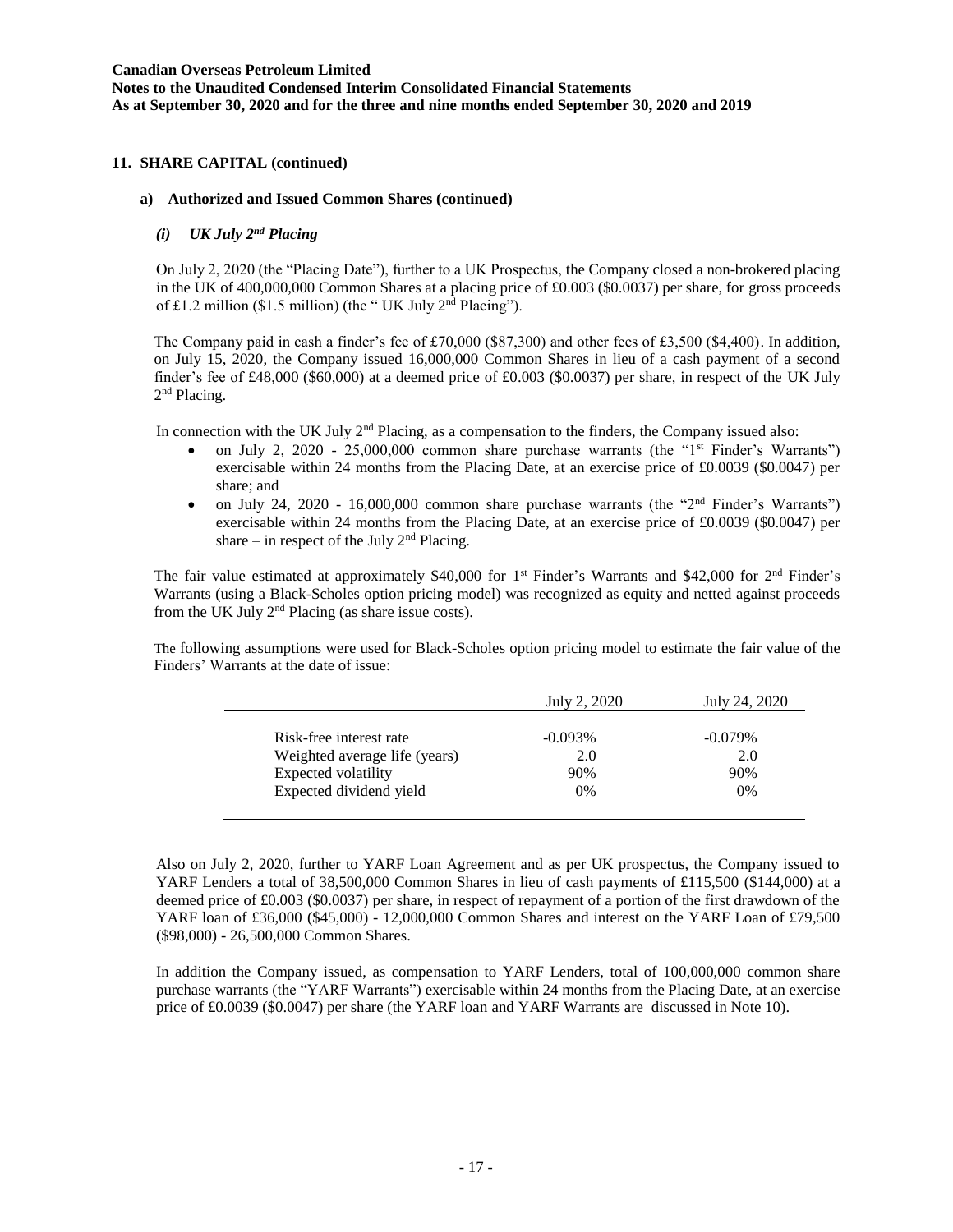### **11. SHARE CAPITAL (continued)**

#### **a) Authorized and Issued Common Shares (continued)**

#### *(ii) UK July 23rd Placing*

On July 23, 2020, the Company closed another non-brokered placing in the UK of 433,333,334 Common Shares at a placing price of £0.003 (\$0.0038) per share, for gross proceeds of £1.3 million (\$1.65 million) (the "UK July 23rd Placing"). The Company paid in cash a finder's fee of £91,000 (\$116,000).

In connection with the UK July 23<sup>rd</sup> Placing, on July 24, 2020, the Company issued, as compensation to the finder, 32,500,000 common share purchase warrants (the "3rd Finder's Warrants") exercisable within 12 months from the Placing Date, at an exercise price of £0.0039 (\$0.0050) per share.

The fair value estimated at approximately \$63,000 for  $3<sup>rd</sup>$  Finder's Warrants (using a Black-Scholes option pricing model) was recognized as equity and netted against proceeds from the UK July  $23<sup>rd</sup>$  Placing (as share issue costs).

The following assumptions were used for Black-Scholes option pricing model to estimate the fair value of the 3<sup>rd</sup> Finders' Warrants at the date of issue:

|                               | July 24, 2020 |
|-------------------------------|---------------|
|                               |               |
| Risk-free interest rate       | 0.024%        |
| Weighted average life (years) | 1.0           |
| Expected volatility           | 90%           |
| Expected dividend yield       | 0%            |

The net proceeds from the UK July  $2<sup>nd</sup>$  Placing and the UK July  $2<sup>3rd</sup>$  Placing will be used for the Company's ongoing general and administrative costs and for payment of outstanding creditors that are not subject to the Debt Exchange arrangements.

### *(iii) Debt Exchange*

During third quarter of 2020 and further to Debt Exchange arrangements stipulated in the UK Prospectus closed on July 2, 2020, the Company issued to its certain vendors and employees in total 436,917,545 Common Shares in lieu of cash payments of approximately £1.3 million (\$1.7 million) at a deemed price of £0.003 (\$0.0037) per share (as stipulated in the UK Prospectus and individual agreements), in respect of outstanding balances due to these vendors and employees.

The fair value of common shares issued to vendors is determined by reference to the value of the services received at the date the services were rendered. The fair value of common shares issued to employees is determined using the closing market price of the Company's stock on the day of the issue. In case the Company's stock price exceeded the deemed price of £0.003 (\$0.0037) as at the date of share issue, the difference between fair value of shares issued to the employees and the value of outstanding balance due to these employees is recognized as stock-based compensation expense, together with a corresponding increase in equity (share capital).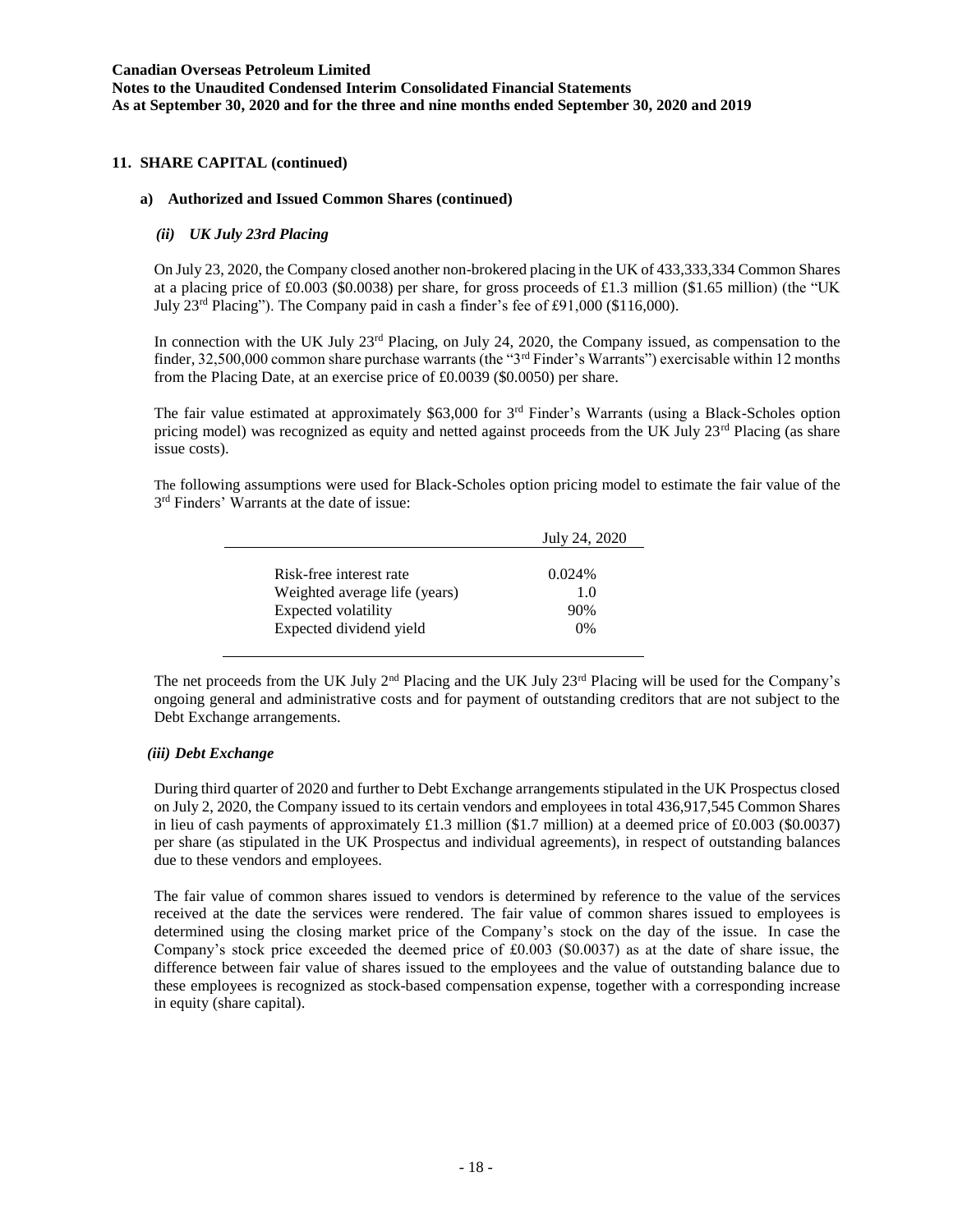### **11. SHARE CAPITAL (continued)**

### **a) Authorized and Issued Common Shares (continued)**

### *(iii) Debt Exchange (continued)*

Debt Exchange shares were issued as follows:

On July 15, 2020, the Company issued 210,666,667 Common Shares to its vendors, in lieu of cash payments of approximately £632,000 (\$796,000) and 41,845,550 Common Shares to its employee, in lieu of cash payment of approximately £126,000 (\$156,000). In addition, the related stock-based compensation expense of \$24,000 has been recognized in the statement of comprehensive loss for three and nine month periods ended September 30, 2020 and as an addition to share capital.

On August 4, 2020, the Company issued 61,125,000 Common Shares to its vendors, in lieu of cash payments of approximately £183,000 (\$239,000) and 32,583,210 Common Shares to its employees, in lieu of cash payment of approximately £98,000 (\$128,000). In addition, the related stock-based compensation expense of \$83,000 has been recognized in the statement of comprehensive loss for three and nine month periods ended September 30, 2020 and as an addition to share capital.

On September 18, 2020, the Company issued to its employees a total of 60,057,328 Common Shares in lieu of cash payments of approximately £180,000 (\$230,000). No stock-based compensation expense was recognized as the Company's stock price as at the date of issue was below the deemed conversion price of £0.003.

On September 29, 2020, the Company issued to its vendors a total of 30,639,790 Common Shares in lieu of cash payments of approximately £92,000 (\$115,000).

### *(iv) Share issue cost*

The Company incurred approximately \$0.96 million of total costs in connection with the UK Prospectus, the July 2nd and 23rd UK Placings and Debt Exchange arrangements. In addition to finders' fees and fair value of Warrants issued to finders (as disclosed in (i) and (ii) above), these share issue costs include also LSE and transfer agent fees of approximately \$0.09 million, legal fees of \$0.41 million and consents related fees of approximately \$0.02 million.

### *(v) Warrants exercised*

On July 8, 2020, further to an exercise of 2019 Brokers' warrants, the Company issued 9,970,000 Common Shares at an exercise price of £0.0015 (\$0.0019) per share for proceeds of approximately £15,000 (\$19,000).

On August 17, 2020, further to an exercise of 2018 Broker's warrants, the Company issued 53,731,380 Common Shares at an exercise price of £0.00335 (\$0.0044) per share for proceeds of approximately £180,000 (\$236,000).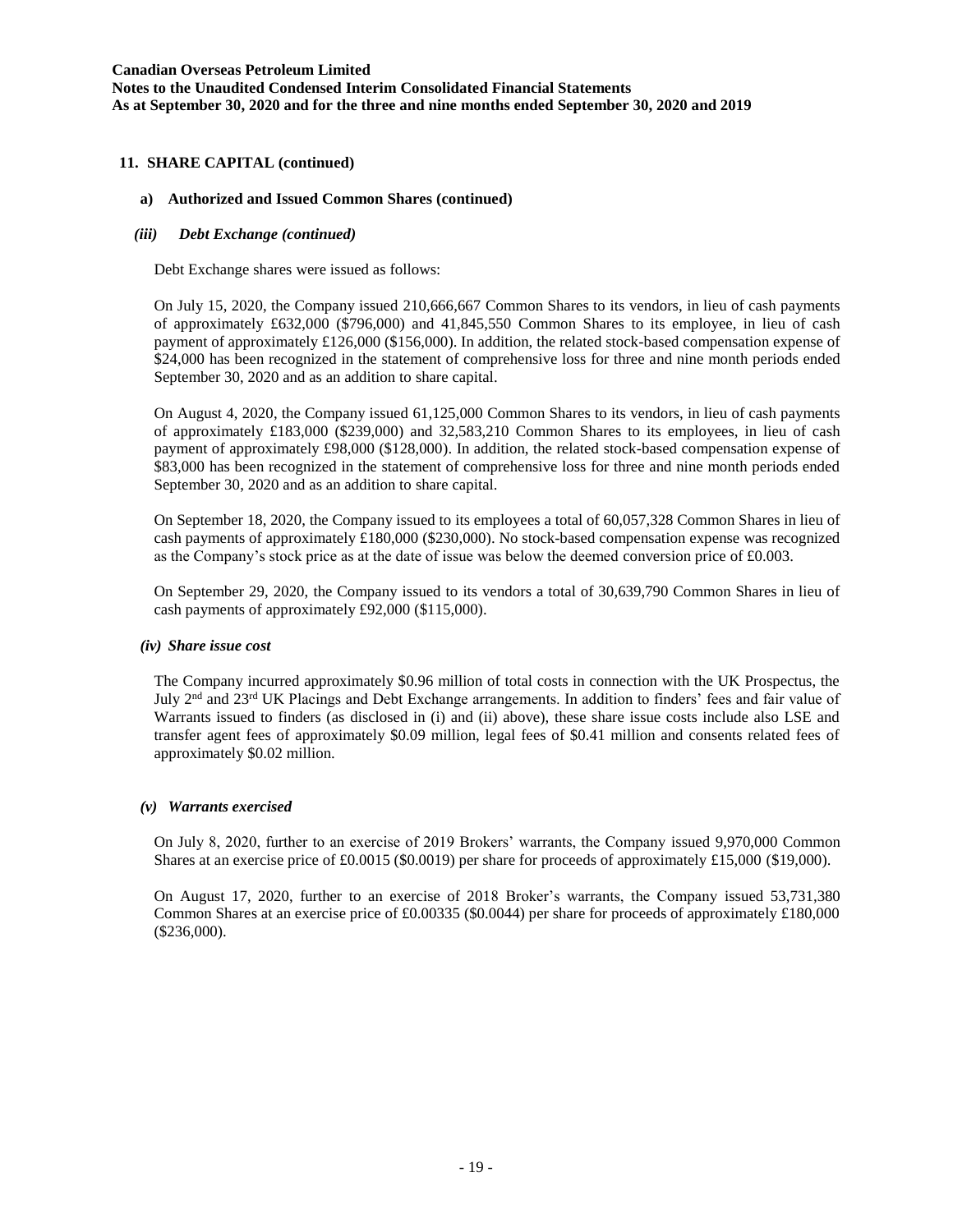## **11. SHARE CAPITAL (continued)**

## **b) Warrants**

A summary of the Company's share purchase warrants outstanding at September 30, 2020 is as follows:

| (\$000's)                                                                         | Number of<br>Warrants | Weighted<br>Average<br><b>Exercise</b><br>Price* | Warrants<br>in Equity | <b>Expiry Date</b>                        |
|-----------------------------------------------------------------------------------|-----------------------|--------------------------------------------------|-----------------------|-------------------------------------------|
| Balance, January 1, 2019                                                          | 107,731,380           | \$0.006                                          | \$330                 | (June 12, 2019 to<br>August 30, 2020)     |
| Issued June 2019 UK Placing<br>Broker's Warrants                                  | 4,970,000             | 0.0019                                           | $\overline{2}$        | June 4, 2021                              |
| Expired June 2017 Broker's Warrants                                               | (39,000,000)          | 0.0064                                           | (179)                 | June 12, 2019                             |
| Issued September 2019 UK Placing<br><b>Broker's Warrants</b>                      | 5,000,000             | 0.0018                                           | $\overline{2}$        | September 3, 2021                         |
| Expired October 2017 Broker's Warrants                                            | (15,000,000)          | 0.0133                                           | (48)                  | October 16, 2019                          |
| Balance, December 31, 2019                                                        | 63,701,380            | \$0.0040                                         | \$<br>107             | (August 30, 2020 to<br>September 3, 2021) |
| Issued July 2020 UK Placing $-1$ <sup>st</sup> Finder's<br>Warrants (Note 11a(i)) | 25,000,000            | 0.0049                                           | 40                    | July 2, 2022                              |
| Issued July 2020 UK Placing - YARF<br>Warrants (Note 11a(i) and Note 10)          | 100,000,000           | 0.0049                                           |                       | July 2, 2022                              |
| Issued July 2020 UK Placing $-2nd$ Finder's<br>Warrants (Note 11a(i))             | 16,000,000            | 0.0050                                           | 42                    | July 2, 2022                              |
| Issued July 2020 UK Placing $-3rd$ Finder's<br>Warrants (Note 11a(ii))            | 32,500,000            | 0.0050                                           | 63                    | July 2, 2021                              |
| Exercised 2019 Brokers' Warrants (Note<br>11a(v)                                  | (9,970,000)           | 0.0019                                           | (4)                   | June 4 & Sept. 3, 2021                    |
| Exercised 2018 Broker's Warrants (Note<br>11a(v)                                  | (53, 731, 380)        | 0.0043                                           | (103)                 | August 30, 2020                           |
| Balance, September 30, 2020                                                       | 173,500,000           | \$0.0040                                         | \$<br>145             | (July 2, 2021 to<br>July 2, 2022)         |

\*The weighted average exercise price has been converted in USD based on the foreign exchange rate in effect at the date of issuance.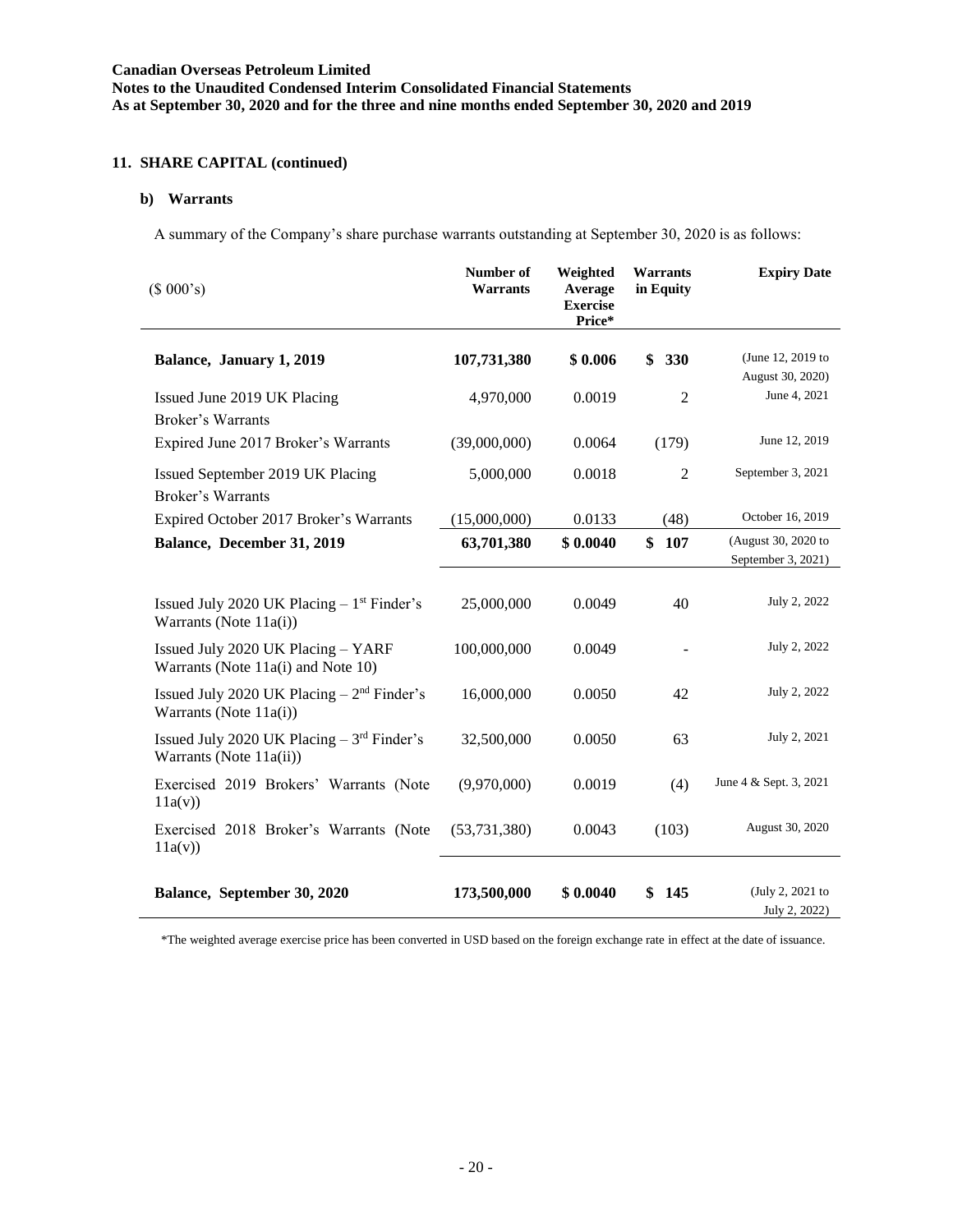**Notes to the Unaudited Condensed Interim Consolidated Financial Statements As at September 30, 2020 and for the three and nine months ended September 30, 2020 and 2019**

### **11. SHARE CAPITAL (continued)**

### **c) Incentive Stock Options**

The Company has a stock option plan where the number of Common Shares reserved under the plan shall not exceed 10% of the issued and outstanding Common Shares and the number reserved for any one individual may not exceed 5% of the issued and outstanding shares. Exercise prices for stock options granted are determined by the closing market price on the day before the date of grant.

On September 14, 2020, the Company granted to its directors, officers and employees 341,609,235 stock options to acquire the Company's common shares at an exercise price of  $\pounds$  0.0035 (\$0.0045) per share. The options vest immediately and expire five years from the date of grant. The related stock-based compensation expense of \$0.87 million has been recognized in the statement of comprehensive loss for three and nine month periods ended September 30, 2020 and as addition to contributed capital reserve.

The fair value of each option granted was estimated on the date of grant using a Black-Scholes option pricing model with the following assumptions:

|                                                          | September 14, 2020 |  |
|----------------------------------------------------------|--------------------|--|
| Risk-free interest rate<br>Weighted average life (years) | $-0.139\%$<br>3.0  |  |
| Expected volatility                                      | 90%                |  |
| Expected dividend yield                                  | $0\%$              |  |

There were no changes to the Company's stock option plan and no stock options were exercised, expired and/or forfeited during the nine month period ended September 30, 2020.

As at September 30, 2020, a total of 449,014,235 stock options to purchase common shares were outstanding, having a weighted average exercise price of \$0.0141 per share and a remaining weighted average contractual life of 4.1 years.

| (\$000's)                                         | Number of<br><b>Options</b> | Weighted Avg.<br><b>Exercise Price*</b> | <b>Contributed</b><br><b>Capital Reserve</b> |
|---------------------------------------------------|-----------------------------|-----------------------------------------|----------------------------------------------|
| Balance, January 1, 2019                          | 107,515,000                 | \$0.0447                                | 50,394<br>\$                                 |
| Forfeited                                         | (110,000)                   | 0.0358                                  |                                              |
| <b>Balance and exercisable December 31, 2019</b>  | 107,405,000                 | \$0.0447                                | 50,394<br>\$                                 |
| Granted                                           | 341,609,235                 | 0.0045                                  | 866                                          |
| <b>Balance and exercisable September 30, 2020</b> | 449,014,235                 | \$0.0141                                | 51,260                                       |
|                                                   |                             |                                         |                                              |

\*The weighted average exercise price has been converted in USD based on the foreign exchange rate in effect at the date of issuance.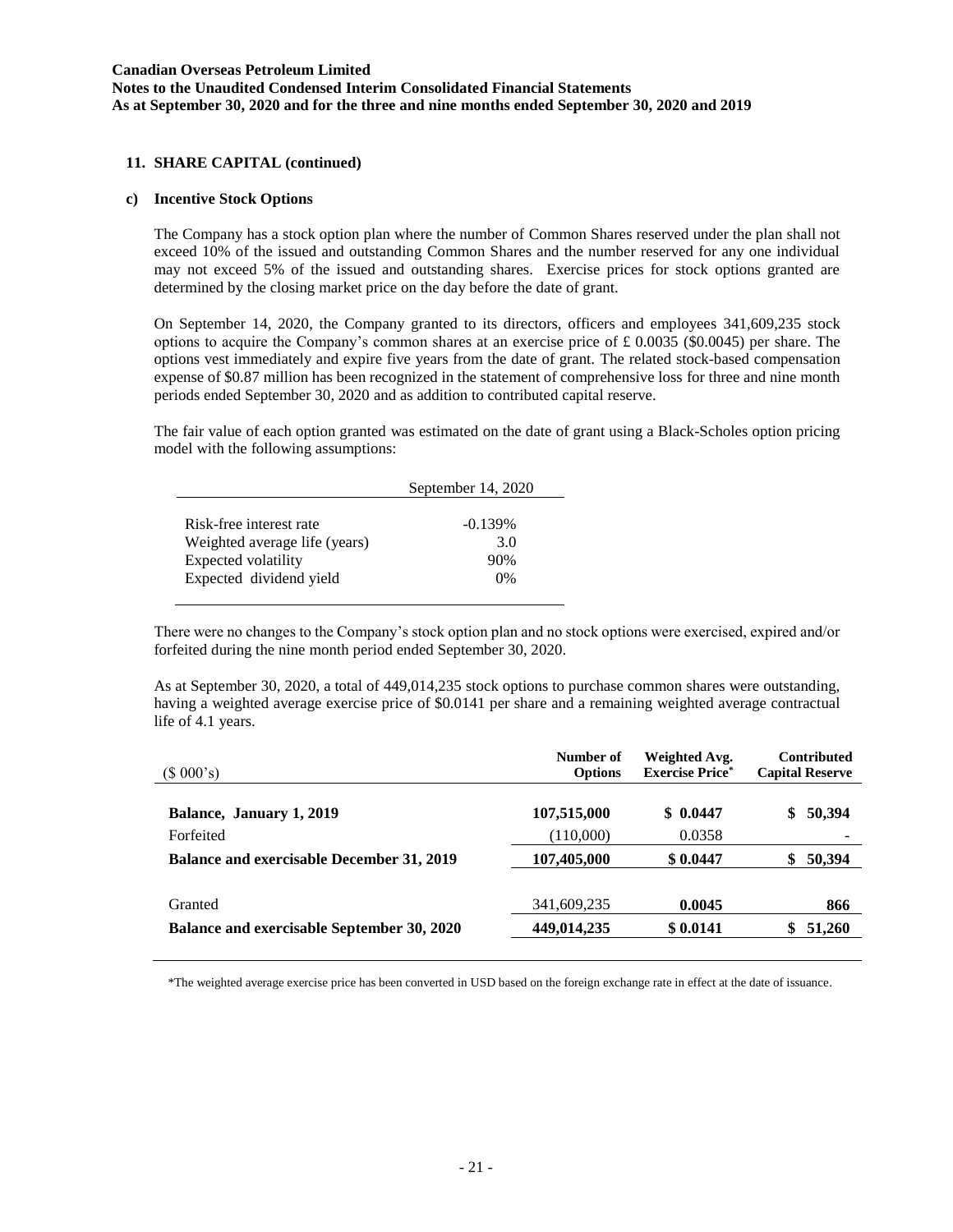### **12. RELATED PARTY TRANSACTIONS**

### **a) Related Parties**

Related parties include subsidiaries, joint arrangements, key management personnel, the directors, immediate family members of key management personnel and directors, and entities which are, directly or indirectly, controlled by, jointly controlled by or significantly influenced by key management personnel, directors or their close family members.

### **b) Loan with Directors and Officers**

Effective February 14, 2020, the Company entered into a Promissory Note with Arthur Millholland, President and CEO of the Company, for a principal amount of Canadian dollar \$200,000, approximately US\$153,000 as at the issue date. The terms of this Promissory Note are discussed in Note 9 above.

On May 22, 2020, the Company received a cash advance (the Advance) of Canadian dollar \$70,000 (approximately US\$50,000) from its CEO (CAD\$60,000) and one of its Directors (CAD\$10,000). The Advance had no interest and no fixed term of repayment, however the Advance was expected to be repaid in full from proceeds of the Company's UK Placing. The total Advance was repaid in cash on July 3, 2020.

### **c) Other transactions with Directors and Officers**

As at September 30, 2020, the Company had following balances due to/from its Officers:

- \$7,000 due from an officer in respect of travel expenses; and
- \$1,000 due to an officer in respect of travel expenses.

On July 15, 2020, August 4, 2020 and September 18, 2020, further to Debt Exchange arrangements stipulated in the UK Prospectus that closed on July 2, 2020, the Company issued to its officers total of 112,344,052 Common Shares in lieu of cash payments of approximately £337,000 (\$419,000) at a deemed price of £0.003 (\$0.0037) per share, in respect of net amounts (after withholding taxes) of these officers remuneration outstanding as at June 30, 2020; the related income tax withholdings and payroll deductions were paid in cash by the Company to respective tax authorities.

### **d) Remuneration of Directors and Other Key Management Personnel**

The key management personnel of the Company are comprised of executives of the Company and members of its board of directors. The remuneration earned and paid to officers and key management personnel for the nine months period ended September 30, 2020 amounted to \$584,000. The remuneration includes salaries, health benefits, and other taxable benefits.

External directors' fees for first and second quarter of 2020 were waived (together with directors' fees for the year ended 2019), further to Board resolutions dated March 26, 2020 and September 14, 2020. External directors' fees for third quarter of 2020 amounted to \$43,000.

On September 14, 2020, the Company granted to its directors and key management personnel 294,350,035 stock options to acquire the Company's common shares at an exercise price of £0.0035 (\$0.0045) per share. The options vest immediately and expire five years from the date of grant.

The Company employs a family member of a member of key management under normal commercial terms. Total salary and benefits paid to this individual for the nine months ended September 30, 2020 amounted to \$50,300 as at September 30, 2020.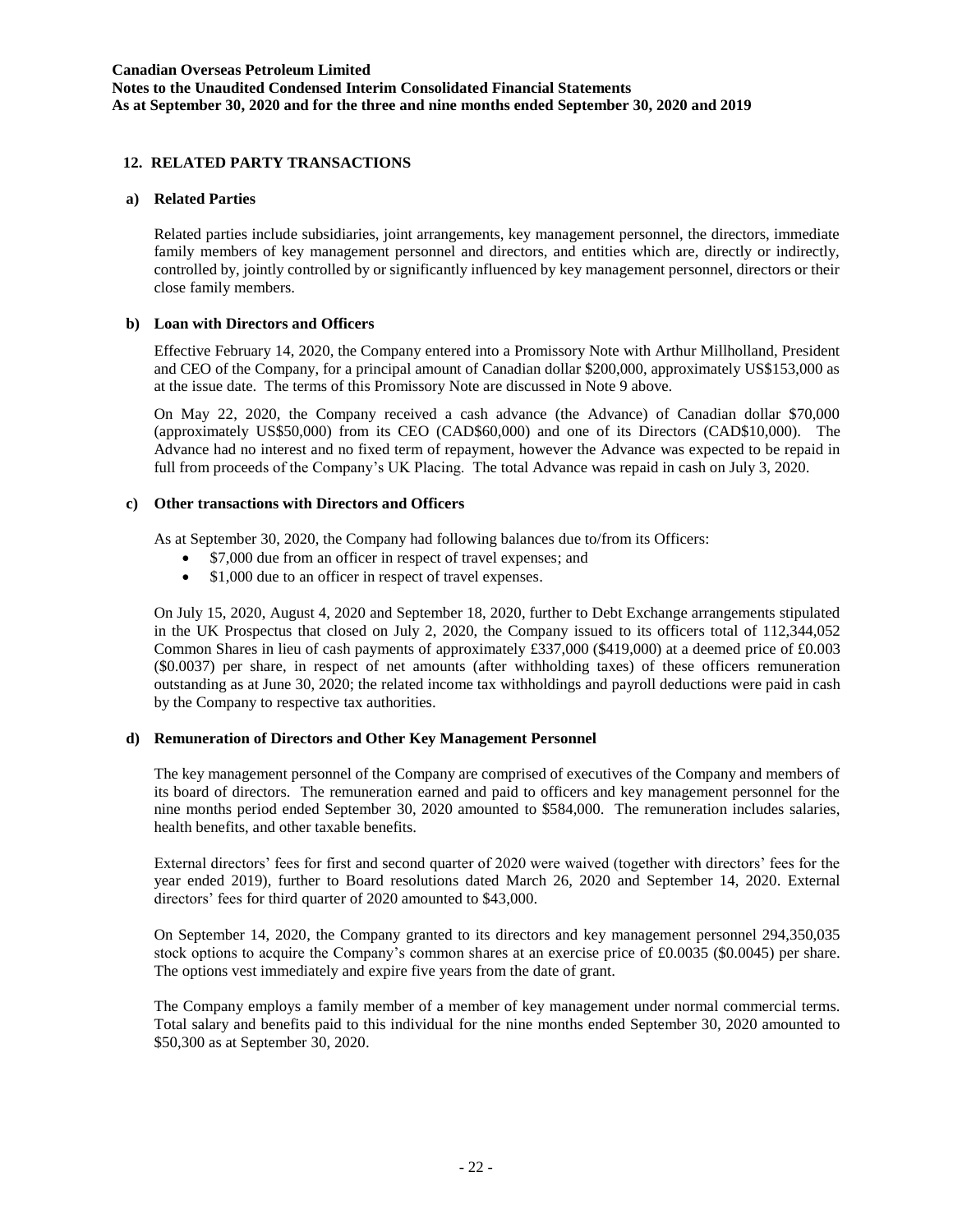**Notes to the Unaudited Condensed Interim Consolidated Financial Statements As at September 30, 2020 and for the three and nine months ended September 30, 2020 and 2019**

### **12. RELATED PARTY TRANSACTIONS (continued)**

### **e) Transactions with Jointly Controlled Entity**

In the normal course of operations, the Company enters into transactions on market terms with its jointly controlled entity ShoreCan, which have been measured at exchange value and are recognized in the consolidated financial statements of ShoreCan, including, but not limited to: management fees, technical services and interest-bearing loans. The Company's balances with the jointly controlled entity are disclosed in Note 4.

### **13. FINANCIAL INSTRUMENTS**

The Company measures financial assets and financial liabilities at fair value on initial recognition, which is typically the transaction price unless a financial instrument contains a significant financing component. Measurement in subsequent periods depends on the financial instrument's classification, as described below.

- Fair value through profit or loss: Financial instruments designated at fair value through profit or loss are initially recognized and subsequently measured at fair value with changes in those fair values immediately charged to the statements of comprehensive income. Under this classification, the Company estimates fair value of the embedded derivative conversion option of the CEO short term loan as well as fair value of YARF Warrants and recognizes related embedded derivative liability (Note 9 and 10).
- Amortized cost: Financial instruments designated as amortized cost are initially recognized at fair value, net of directly attributable transaction costs, and are subsequently measured at amortized cost using the effective interest method. Financial instruments under this classification include cash, accounts receivable, short-term loans (including CEO and YARF Loans), accounts payable and accrued liabilities.
- Fair value through other comprehensive income: Financial instruments designated as fair value through other comprehensive income are initially recognized at fair value, net of directly attributable transaction costs, and are subsequently measured at fair value with changes in fair value recognized in other comprehensive income, net of tax. The Company does not have any financial instruments under this classification.

### *Impairment of financial assets*

The Company recognizes loss allowances for expected credit losses on its financial assets measured at amortized cost. Expected credit losses exist if one or more loss events occur after initial recognition of the financial asset which has an impact on the estimated future cash flows of the financial asset and that impact can be reliably measured. The Company uses a combination of historical and forward-looking information to determine the appropriate expected credit loss. The carrying amount of the asset is reduced through the use of an allowance account, and the loss is recognized in general and administrative expenses.

#### **a) Foreign exchange risk**

To mitigate a portion of its exposure and to the extent it is feasible, the Company keeps its funds in currencies applicable to its known short-term obligations.

Cash and cash equivalents includes amounts denominated in the following foreign currencies:

|                             | <b>September 30, 2020</b> | December 31, 2019 |
|-----------------------------|---------------------------|-------------------|
| <b>Great British Pounds</b> | 1.249                     |                   |
| Canadian Dollars            | 725                       |                   |